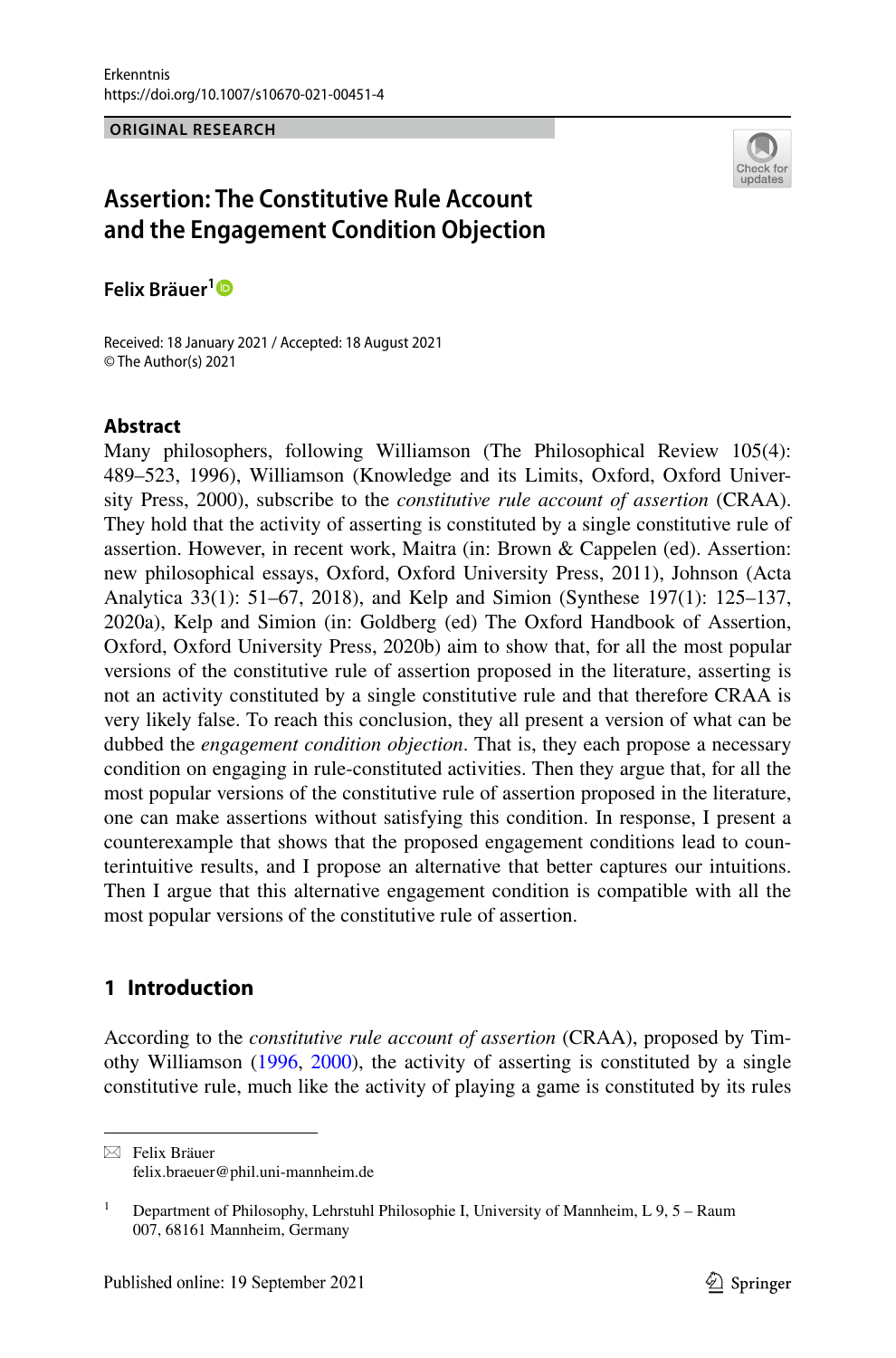(cf. Williamson, [2000:](#page-17-1) 238). The rules of chess, for example, constitute the activity of playing chess in so far as these rules (when in force<sup>[1](#page-1-0)</sup>) govern the antecedently existing activity of moving diferently shaped pieces on the board and thereby make it possible to perform the new activity of playing chess. Put diferently, without the constitutive rules of chess, one can move pieces on the board, but one can't, in virtue of doing so, play chess (cf. Reiland,  $2020:143$  $2020:143$ ).<sup>[2](#page-1-1)</sup> Moreover, in so far as these rules are unique to playing chess, they make playing chess the activity that it is and thereby diferentiate it from other game-playing activities with other rules, like playing draughts or halma (cf. e.g. Reddiford, [1985:](#page-16-0) 42; Williamson, [2000:](#page-17-1) 241). Analogously, a rule of assertion is supposed to constitute the activity of asserting in so far as this rule (when in force) governs the antecedently existing activity of saying that *p* and thereby makes it possible to perform the new activity of asserting that *p*. Put diferently, without the constitutive rule of assertion, one can say that *p*, but one can't, in virtue of doing so, assert that *p* (cf. Reiland, [2020:](#page-17-2) 143). Moreover, in so far as this rule is supposed to be unique to asserting, it shall make asserting the activity that it is and thereby diferentiate it from other speech-activities with other rules, like ordering or promising (cf. e.g. Turri, [2014](#page-17-3): 558; Johnson, [2018:](#page-16-1) 54 f.).

In its most general form, the proposed constitutive rule of assertion (*C Rule*) can be stated as follows:

*C Rule*: ∀*a* (*a* may say that *p* iff  $Cp$ )<sup>[3](#page-1-2)</sup>

Diferent versions of *C Rule* identify C with diferent properties. Arguably, the most popular versions of *C Rule* in the current literature are<sup>4</sup>:

*K Rule*: ∀*a* (*a* may say that *p* if *a* knows that *p*) (e.g., DeRose, [2002](#page-16-2); Hawthorne, [2004](#page-16-3); Williamson, [1996](#page-17-0), [2000](#page-17-1))

<span id="page-1-0"></span>What does it mean for constitutive rules to be in force? According to a plausible answer, due to Reiland ([2020:](#page-17-2) 149), "constitutive rules like the rules of games are in force for us on an occasion if we decide that they're in force for us on that occasion". For games one plays with oneself, such as solitaire, this means privately "committing" to their constitutive rules. For games that one plays with others, such as chess, this means that "one has to publicly signal one's acceptance of the rules to the other players" (cf. Reiland, [2020:](#page-17-2) 150; for related discussion see Ridge [2019,](#page-17-4) [2020\)](#page-17-5).

<span id="page-1-1"></span><sup>2</sup> Constitutive rules are often contrasted with *regulative rules*, such as the rules that regulate driving in traffic. Following the above characterization of constitutive rules, we can put the difference as follows. While constitutive rules govern an antecedently existing activity (like moving pieces on a board) and thereby make it possible to perform a new activity (like playing chess), regulative rules govern an antecedently existing activity (like making a left turn), but don't make it possible to perform a new activity (cf. Reiland, [2020:](#page-17-2) 142).

<span id="page-1-2"></span> $3$  The above formulation follows Reiland [\(2020](#page-17-2)) and is somewhat different from Williamson's [\(2000](#page-17-1): 241) formulation of *C Rule*: "One must: assert *p* only if *p* has C". The reason why I use the above formulation is that Williamson's formulation is potentially misleading. For *C Rule* to constitute the activity of asserting, it has to govern the antecedently existing activity of saying that *p*, like the constitutive rules of chess govern the antecedently existing activity of moving one's pieces on the board. Hence, it is problematic to already talk of "assert[ing] *p*" in the formulation of *C Rule* (cf. Reiland, [2020](#page-17-2): 143, fn. 12).

<span id="page-1-3"></span><sup>&</sup>lt;sup>4</sup> Cf. Kelp & Simion ([2020a:](#page-16-4) 126). The following formulations are modelled on Reiland's ([2020:](#page-17-2) 143) formulation of *K Rule*, which he calls "(*K-Assertion*)". Also see the previous fn.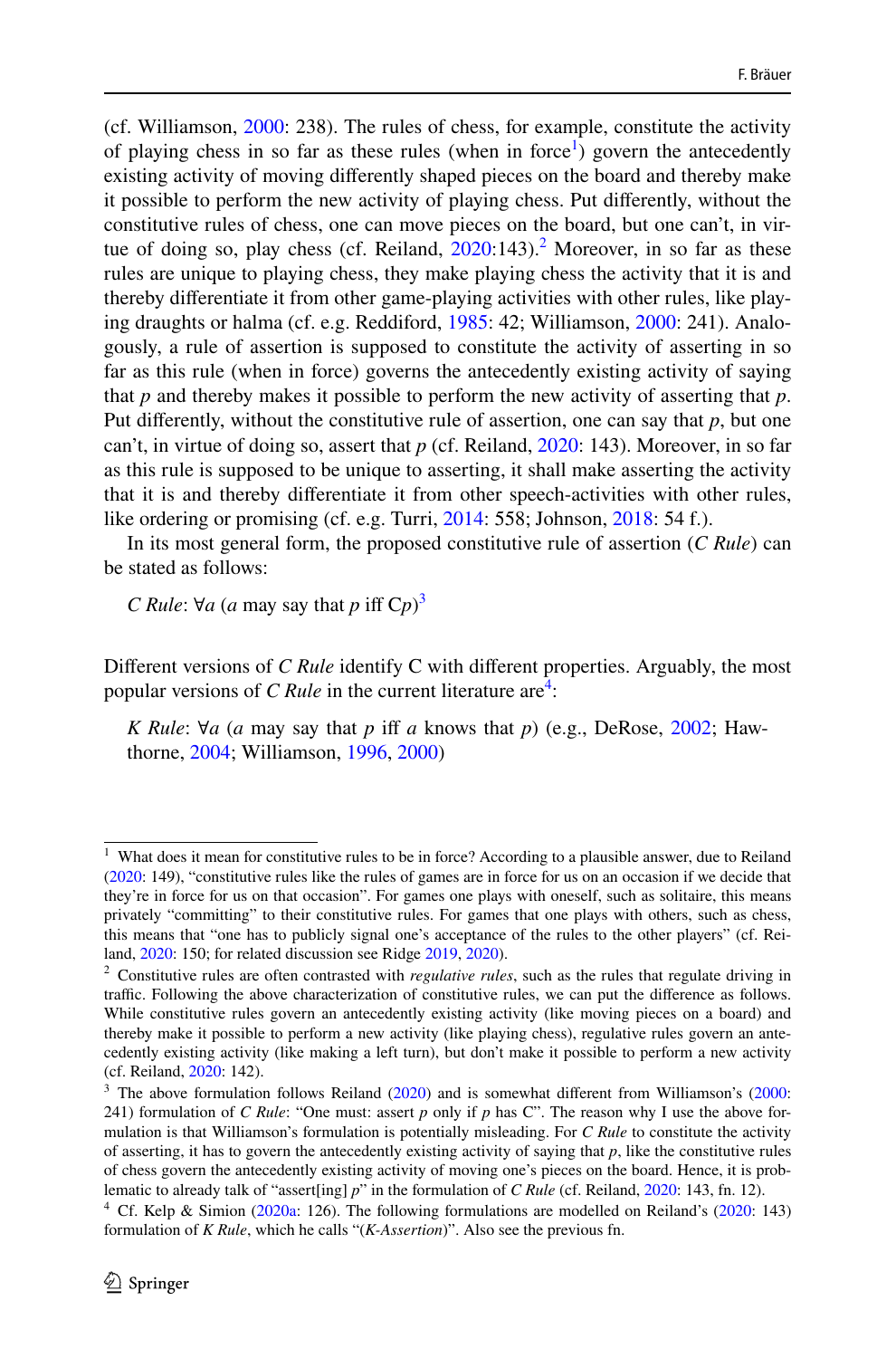*J Rule*: ∀a (*a* may say that *p* if *a* is justifed to believe that *p* / *a* justifedly believes that *p*) (e.g., Douven, [2006](#page-16-5); Hill & Schechter, [2007;](#page-16-6) Kvanvig, [2011](#page-16-7); Lackey, [2007,](#page-16-8) [2008\)](#page-16-9)<sup>[5](#page-2-0)</sup> *B Rule*: ∀*a* (*a* may say that *p* iff *a* believes that *p*) (e.g., Bach, [2008;](#page-16-10) Hindriks,

[2007](#page-16-11))

*T Rule*: ∀*a* (*a* may say that *p* if *p* is true) (e.g., Weiner, [2005](#page-17-6); Whiting, [2013](#page-17-7))

Although CRAA has been embraced by many philosophers, it remains controversial. Since its proponents typically rely on the aforementioned analogy with the constitutive rules of a game to support CRAA, it is not surprising that a prominent line of objection against the latter consists in arguing that there are signifcant diferences between the different versions of *C Rule* and the constitutive rules of a game. In this paper, I focus on a version of this objection, recently presented by Ishani Maitra ([2011\)](#page-16-12), Casey Rebecca Johnson ([2018\)](#page-16-1), and Christoph Kelp & Mona Simion [\(2020a;](#page-16-4) [b\)](#page-16-13), which can be dubbed the *engagement condition objection* (ECO).[6](#page-2-1) Roughly, they each propose a necessary condition on engaging in rule-constituted activities. Then they proport to show that, for all the versions of *C Rule* just listed, one can make assertions without satisfying this condition and that therefore none of these versions of *C Rule* is a viable candidate for being the single constitutive rule of assertion. From this they conclude that, very likely, CRAA is false.<sup>[7](#page-2-2)</sup>

The aim of this paper is to defend CRAA against ECO. To do so, I will present a counterexample that shows that the conditions proposed by Maitra, Johnson, and Kelp & Simion all lead to counterintuitive results and, drawing on Indrek Reiland [\(2020](#page-17-2)), propose a diferent condition that better captures our intuitions (§3). Then, after responding to some objections (§4), I will argue that this new condition doesn't pose a problem for CRAA (§5). Finally, I wrap things up with a brief conclusion (§6). But frst, let me lay out ECO in more detail.

## **2 ECO**

In order to motivate her necessary condition on engaging in rule-constituted activities, Maitra [\(2011](#page-16-12): 281) presents the following two cases:

(1) A batter, David, earns three strikes in a particular plate appearance. The umpire miscounts, and, instead of ruling that David is out, allows him a fourth strike.

<span id="page-2-0"></span><sup>5</sup> While Douven and Lackey don't require that one actually believes *p*, Hill & Schechter and Kvanvig do. Since this diference is irrelevant for the subsequent argumentation, I shall gloss over it in what follows.

<span id="page-2-1"></span> $6$  For somewhat different critiques of the game analogy, see Cappelen [\(2011](#page-16-14)) and Pagin [\(2016](#page-16-15)). For responses to Cappelen, see Goldberg ([2015:](#page-16-16) ch. 1) and Kelp & Simion ([2020b\)](#page-16-13). For a response to Pagin, see Kelp & Simion ([2020b\)](#page-16-13).

<span id="page-2-2"></span><sup>7</sup> Johnson [\(2018](#page-16-1)) and Kelp & Simion ([2020b\)](#page-16-13) focus on *K Rule*. Maitra [\(2011](#page-16-12)) focuses on *K Rule* and *T Rule*. However, they point out that their critiques can be easily extended to other versions of *C Rule*. Kelp & Simion [\(2020a\)](#page-16-4) explicitly discuss the diferent versions of *C Rule* listed above.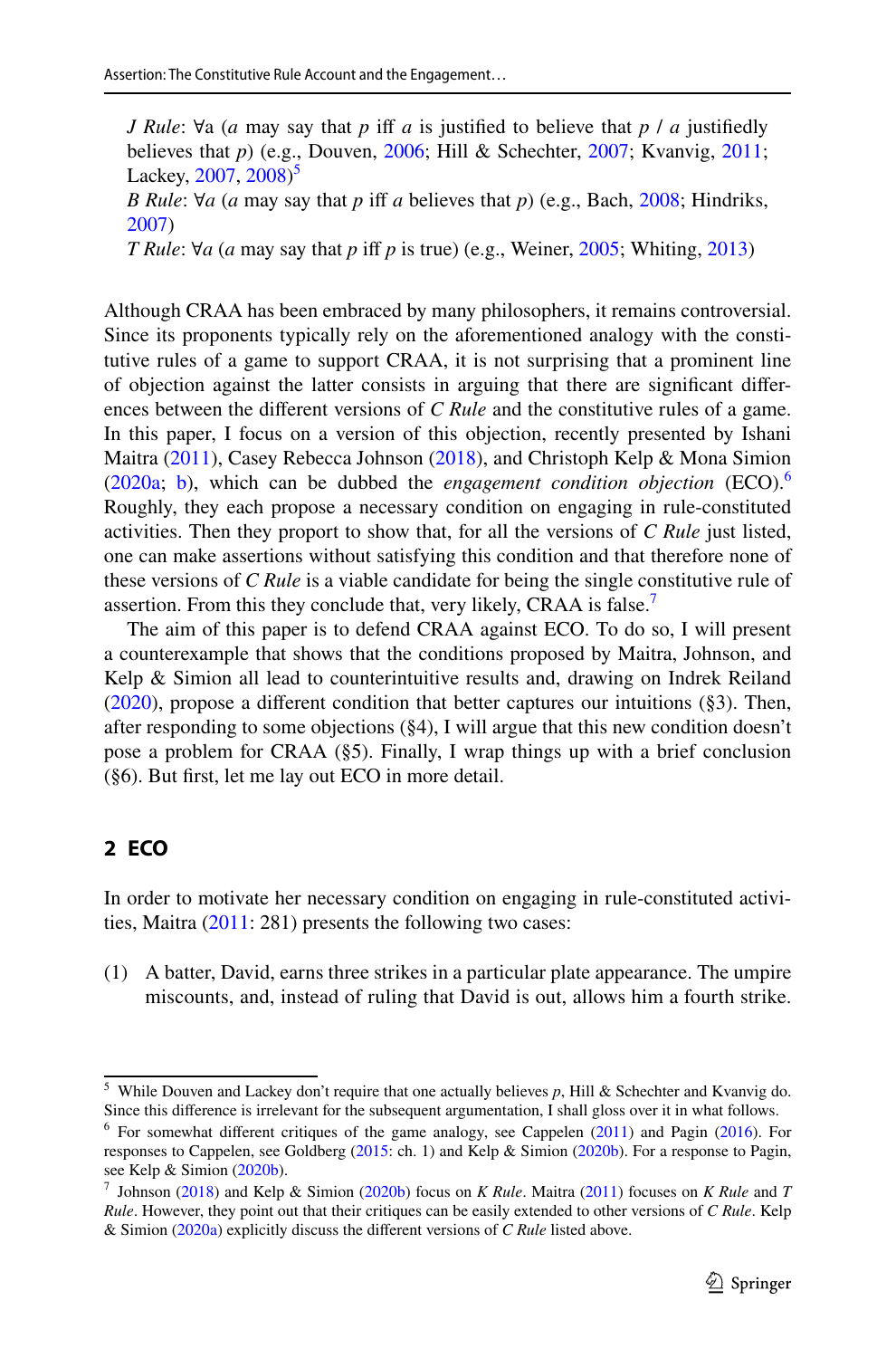(To keep the case simple, assume that no one else present notices the mistake, and that the umpire is not usually prone to such mistakes).

(2) Another batter, Derek, has earned three strikes in a plate appearance. As is usual, the umpire has ruled that Derek is out. However, Derek refuses to leave the batter's box. He admits that he has already earned three strikes, but insists that the game would be more enjoyable for the spectators if he were allowed an extra strike.

And she observes that, intuitively, David still plays baseball, while Derek doesn't. Based on this intuition, she concludes that, in order to engage in a rule-constituted activity, one must not *fagrantly* violate one or more of its constitutive rules, where a rule violation is "flagrant" "if it is intentional and sufficiently marked" (cf. Maitra, [2011](#page-16-12): 282). Maitra's engagement condition can be put as follows:

MEC: If an activity, *A*, is constituted by a set of constitutive rules, *R*, and if one fagrantly violates one or more members of *R*, then one doesn't engage in *A*. [8](#page-3-0)

Like Maitra, Johnson (cf. [2018](#page-16-1): 54) also gives a case-based motivation for her necessary engagement condition:

(3) A soccer player comes onto the feld wielding a racquet.

And she observes that, intuitively, this soccer player doesn't play soccer. Based on this intuition, she concludes that, in order to engage in a rule-constituted activity, one must not violate one or more of its constitutive rules "with sufficient frequency, or with clear intent to do so" (cf. Johnson, [2018:](#page-16-1) 54). Johnson's engagement condition can be put as follows:

JEC: If an activity, *A*, is constituted by a set of constitutive rules, *R*, and if one violates one or more members of  $R$  with sufficient frequency, or with the clear intent to do so, then one doesn't engage in *A*.

Kelp & Simion (cf. [2020a](#page-16-4): 129 f., [2020b:](#page-16-13) 65 f.) present the most detailed motivation for their necessary engagement condition, using the following cases:

- (4) Your friend sits down with you to play a game of droughts but then constantly moves his pieces horizontally and vertically rather than diagonally.
- (5) Your friend has promised you to bake Jamie Oliver's famous chocolate cake, but ultimately presents you with a mixture of kiwis, kidneys and marmite served in a martini glass.

<span id="page-3-0"></span><sup>&</sup>lt;sup>8</sup> Here, and in what follows, the formulation is closely modelled on Kelp's & Simion's formulation of their engagement condition, because I fnd their formulation especially clear.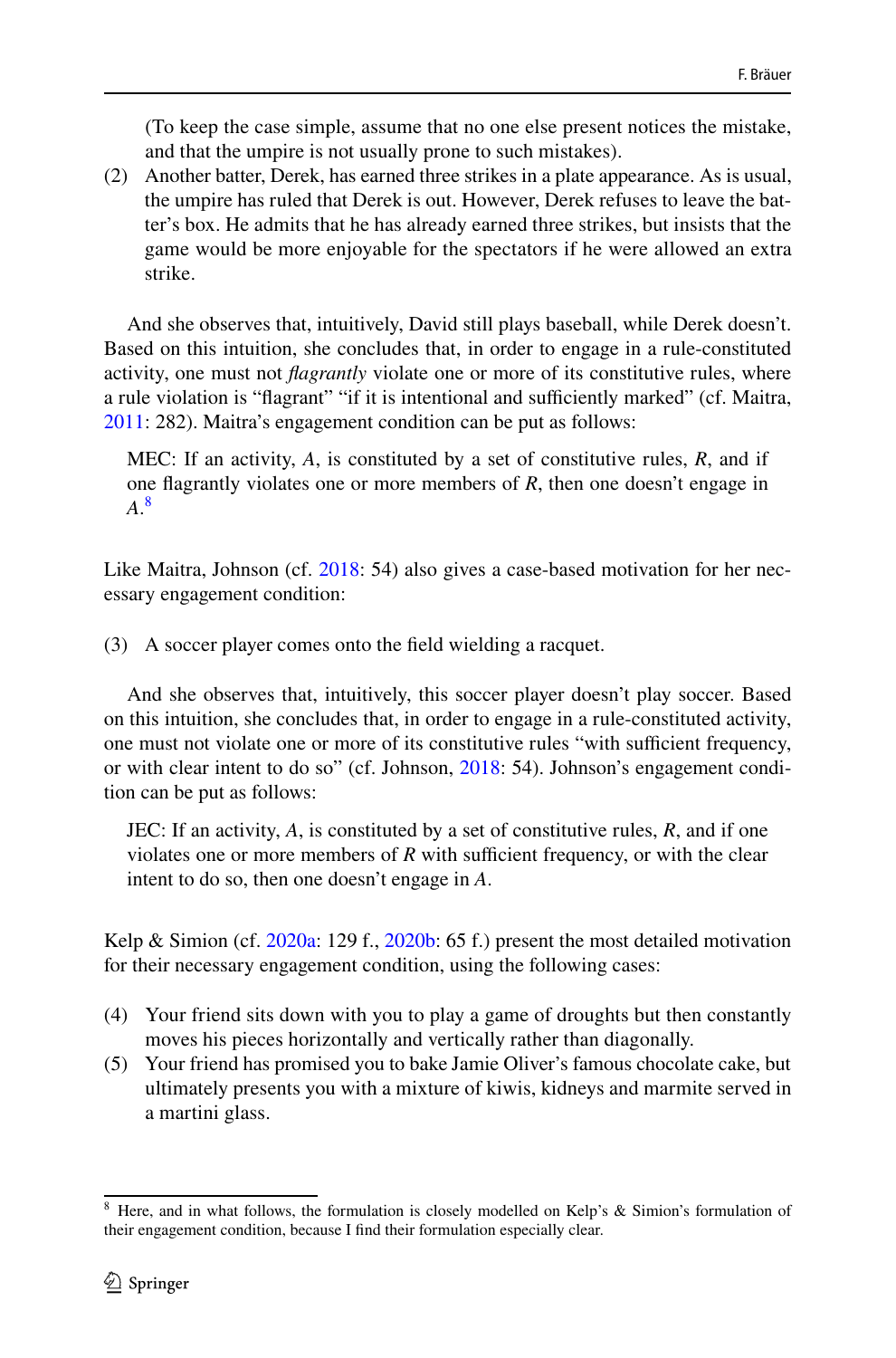- (6) Your friend sets out to play a game of tennis but then throws punches at his opponent until he has knocked him out.
- (7) Your friend constantly responds to your questions by uttering only strings of the phoneme 'ka'.
- (8) Your friend sits down to play Ace of Spades a game that consists in turning over cards from a standard deck until one turns over the ace of spades. But then he regularly stops turning over cards when and only when he turns over the three of hearts.<sup>[9](#page-4-0)</sup>

In each case they observe that, intuitively, this rather eccentric friend doesn't engage in the respective activity. He doesn't play droughts, bake a cake, play tennis, speak English, or play Ace of Spades. Based on this intuition, they conclude that, in order to engage in a rule-constituted activity, one must not violate too many of its constitutive rules too systematically (cf. Kelp & Simion, [2020a](#page-16-4): 129, [2020b](#page-16-13): 66). Here is Kelp's & Simion's engagement condition:

KSEC: If some activity *A* is constituted by a set of constitutive rules, *R*, then one cannot violate too many members of *R* too systematically without ceasing to engage in *A*. [10](#page-4-1)

After introducing the proposed engagement conditions,  $\frac{11}{1}$  let's look at what happens when they are applied to the different versions of *C Rule*. A good place to start is a case presented by Maitra, concerning former baseball player Peter Rose. She writes: "In 2004, Rose admitted that he intentionally told a falsehood when he said several years earlier, "I'm not a chronic gambler" […]. Even before Rose's 2004 admission, most baseball fans thought that his earlier utterance expressed a falsehood" (Maitra, [2011](#page-16-12): 283). Now, plausibly, Rose violated *K Rule*, *J Rule*, *T Rule*, and *B Rule* in a way that was both intentional and sufficiently marked. Still, intuitively, he *asserted* that he wasn't a chronic gambler (cf. Maitra, [2011:](#page-16-12) 283). Hence, given MEC or JEC, none of the rules just listed can be the single constitutive rule of assertion. A similar

<span id="page-4-0"></span> $9$  For the sake of uniformity, case (8) has been slightly modified.

<span id="page-4-1"></span><sup>&</sup>lt;sup>10</sup> Moreover, to make their objection against CRAA more pointed, they formulate a second engagement condition for activities that are constituted by only a single constitutive rule: "If activity, *A*, is constituted by only a single constitutive rule, *r*, and if one violates *r* with near maximum systematicity, then one does not engage in *A*" (Kelp & Simion, [2020a](#page-16-4): 130, also see Kelp & Simion, [2020b:](#page-16-13) 66). While not engaging in an activity and ceasing to engage in it are somewhat diferent, this diference is glossed over by Kelp & Simion. Moreover, this diference won't matter for my subsequent argumentation. That being said, I believe that the second engagement condition is not, strictly speaking, necessary. After all, one might simply say that there are activities that are constituted by a singleton of constitutive rules. Ipso facto, violating its only member too systematically would already count as violating too many constitutive rules of that activity too systematically.

<span id="page-4-2"></span><sup>&</sup>lt;sup>11</sup> It is worth noting that Maitra, Johnson, and Kelp & Simion disagree about what is necessary to engage in a rule-constituted activity. Maitra's condition is conjunctive in so far as a rule violation is "fagrant" if it is both intentional and sufficiently marked. Johnson's condition is disjunctive in so far as the rule violation(s) mustn't be frequent or with clear intent. In contrast, Kelp's & Simion's condition contains no such conjunction or disjunction. Moreover, Maitra and Johnson emphasise intentional rule violations, while intentionality doesn't play a role for Kelp & Simion (cf. [2020a:](#page-16-4) 129 f.).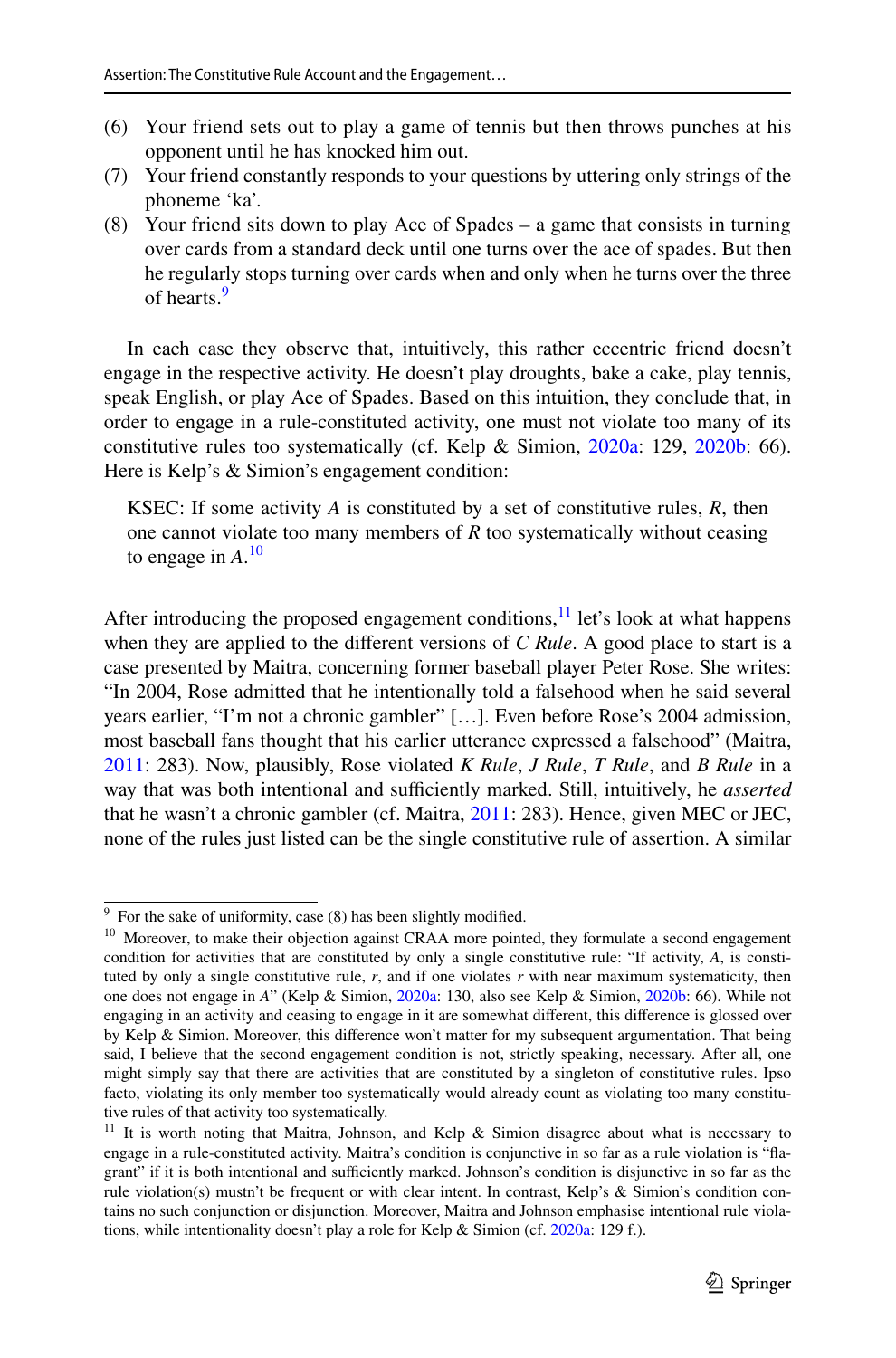case is presented by Kelp & Simion. They imagine a "rather chatty" "compulsive liar" who "is strongly disposed – perhaps even hard-wired – to assert *p* only when he believes *p* to be false" (Kelp & Simion, [2020a](#page-16-4): 131). Again plausibly, this compulsive lair violates *K Rule*, *J Rule*, *T Rule*, and *B Rule* with great systematicity. Still, intuitively, he does make assertions. Hence, given KSEC, we again get the result that none of these rules can be the single constitutive rule of assertion.

Moreover, Kelp & Simion imagine a "rather chatty" individual who "came under the spell of an evil demon, who sees to it that nearly all [of his victim's] beliefs are false" (Kelp & Simion, [2020a](#page-16-4): 131). Plausibly, the demon victim will also violate *K Rule* and *T Rule* (though not *B Rule* and, arguably, not *J Rule*<sup>[12](#page-5-0)</sup>) with great systematicity. Still, intuitively, he does make assertions. Hence, given KSEC, we get additional reason for believing that neither *K Rule* nor *T Rule* can be the single constitutive rule of assertion.

If any of these versions of ECO were successful, then this would be bad news for proponents of CRAA. For this would show "that unless we have been heading down the wrong track in the debate on the identity of C entirely, there is reason to believe that  $[{\rm CRAA}]$  is false" (Kelp & Simion,  $2020a$ : 134).

After thus presenting ECO, let me start my defence by observing that there is a diference between the rule violations committed by the two liars and by the demon victim on the one hand, and the rule violations committed by the subjects in cases (2)–(8) on the other hand. Regarding the liars and the demon victim, the problem primarily lies with their respective mental states. The liars don't believe what they assert, and the demon victim's beliefs are false. In contrast, the subjects' mental states don't play a role in cases  $(2)$ – $(8)$ . Rather, the problem lies with their behaviours. The way they behave signals that they don't accept the rules in question, that they don't care about them. In what follows, I will argue that this diference is crucial for evaluating and ultimately dismissing the diferent versions of ECO.

#### **3 A Diferent Engagement Condition**

Consider an activity that, like many philosophers take asserting to be, is constituted by a single constitutive rule – the activity of writing a closed-book exam. The rule can be put as follows: ∀*a* (*a* may answer the questions given if *a* doesn't use reference material to do so) (*Exam Rule*).<sup>13</sup> *Exam Rule* is constitutive of the activity of writing a closed-book exam in so far as this rule (when in force) governs the antecedently existing activity of answering a set of given questions and thereby makes it possible to perform the new activity of writing a closed-book exam. Put diferently,

<span id="page-5-0"></span><sup>&</sup>lt;sup>12</sup> Internalists about justification will likely hold that the demon victim is justified in his beliefs, while externalists might disagree. However, notice that demon victim-cases have been presented to argue against externalist conceptions of justifcation (cf. e.g. Cohan & Lehrer, [1983](#page-16-17); Cohen, [1984;](#page-16-18) Pollock, [1984](#page-16-19); Feldman, [1985;](#page-16-20) Foley, [1985\)](#page-16-21). And several philosophers have provided versions of externalism that seek to capture the intuition that demon victims are justified in their beliefs (cf. e.g. Comesaña, [2002](#page-16-22); Graham, [2012;](#page-16-23) Leplin, [2007,](#page-16-24) [2009\)](#page-16-25).

<span id="page-5-1"></span> $13$  I am using "question" in a loose sense here, meant to cover all kinds of exam-tasks.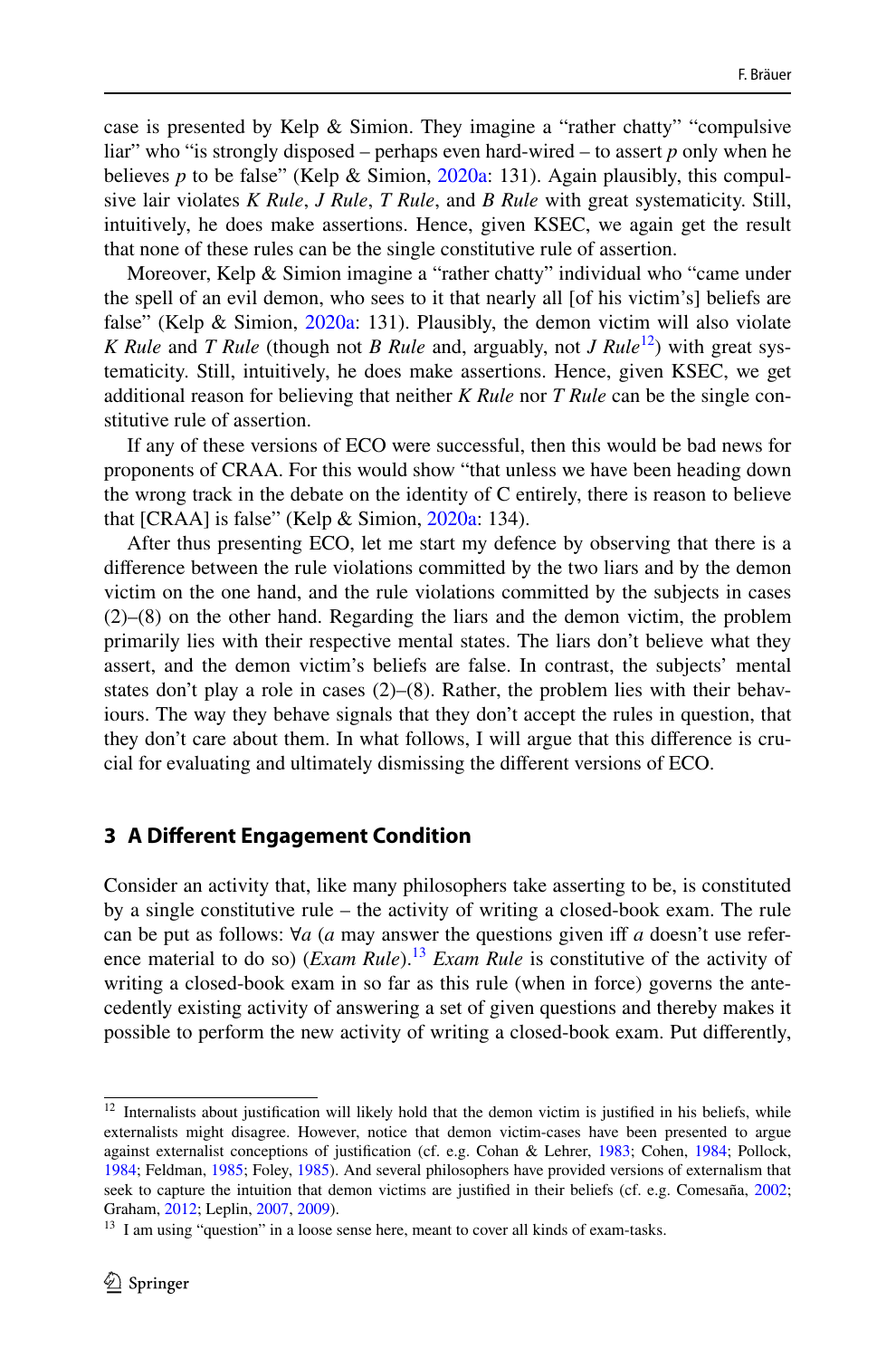without *Exam Rule* one can answer a set of given questions, but one can't, in virtue of doing so, write a closed-book exam.[14](#page-6-0) Moreover, in so far as *Exam Rule* is unique to writing a closed book exam, it makes writing a closed-book exam the activity that it is and thereby diferentiates it from other school-related activities with other rules; say, writing an open-book exam, which explicitly allows the use of (some) reference material.

Now imagine the following scenario:

(9) Anna and Sarah are class mates who are both present for a scheduled closedbook math exam. Prior to the exam, Anna has cleverly hidden all kinds of cheat sheets in her vicinity, on which she now relies for every single exam question. Although her teacher and her class mates suspect her of using cheat sheets, she isn't caught. Sarah, in contrast, hasn't prepared any cheat sheets. However, out of her disdain for math, she doesn't even look at the exam questions. Instead, just as she told her class mates she would, she turns over the question sheet and draws an unfattering caricature of Rudy Giuliani on the back.

Both Anna and Sarah violate *Exam Rule* in a way that is clearly intentional, suffi-ciently marked,<sup>[15](#page-6-1)</sup> and extremely systematic. Anna uses reference material (her cheat sheets) for every question. And her teacher as well as her class mates suspect her of doing so. Moreover, Sarah doesn't answer any of the exam questions, drawing a caricature instead. And, before the exam, she told her class mates that she would do so. Thus, they both violate MEC, JEC, and KSEC. That being said, intuitively, Anna nevertheless engages in the activity of writing a closed-book math exam. In contrast, intuitively, Sarah doesn't engage in the activity of writing a closed-book math exam.<sup>16</sup>

MEC, JEC, and KSEC, however, don't capture this diference in intuition. They all predict that both Anna and Sarah, in virtue of their rule violations, don't engage in the activity of writing a closed-book exam. Hence, case (9) provides a counterexample against MEC,<sup>17</sup> JEC, and KSEC. But I believe that it also points to a way of moving forward.

<span id="page-6-0"></span><sup>14</sup> Thus, *Exam Rule* is diferent from a merely *regulative rule* – for example: One must not chew gum while answering a set of given questions. While this rule (when in force) governs the antecedently existing activity of answering questions, it doesn't make it possible to perform a new activity in virtue of answering questions (cf. fn. 2).

<span id="page-6-1"></span> $15$  It is clear from Maitra's writing that she takes it to be enough for a rule violation to be sufficiently marked that the person committing it is widely suspected of doing so. It is not necessary that she is actually caught. Regarding the case of Peter Rose (cf. §2), she writes: "*Even before* Rose's 2004 admission, most baseball fans thought that his earlier utterance expressed a falsehood. So, this was an intentional and *highly marked* failure to conform to both the truth and the knowledge norms" (Maitra, [2011](#page-16-12): 283, emphasises added).

<span id="page-6-2"></span><sup>&</sup>lt;sup>16</sup> In §4, I will discuss alternative interpretations of case  $(9)$  and assess their plausibility.

<span id="page-6-3"></span><sup>&</sup>lt;sup>17</sup> A different counterexample against MEC is presented by Kelp & Simion [\(2020a:](#page-16-4) 128, [2020b](#page-16-13): 65). For further responses to Maitra, see Goldberg  $(2015: 22 \text{ ff.})$  $(2015: 22 \text{ ff.})$  $(2015: 22 \text{ ff.})$  and Reiland  $(2020: 153 \text{ f.})$  $(2020: 153 \text{ f.})$ .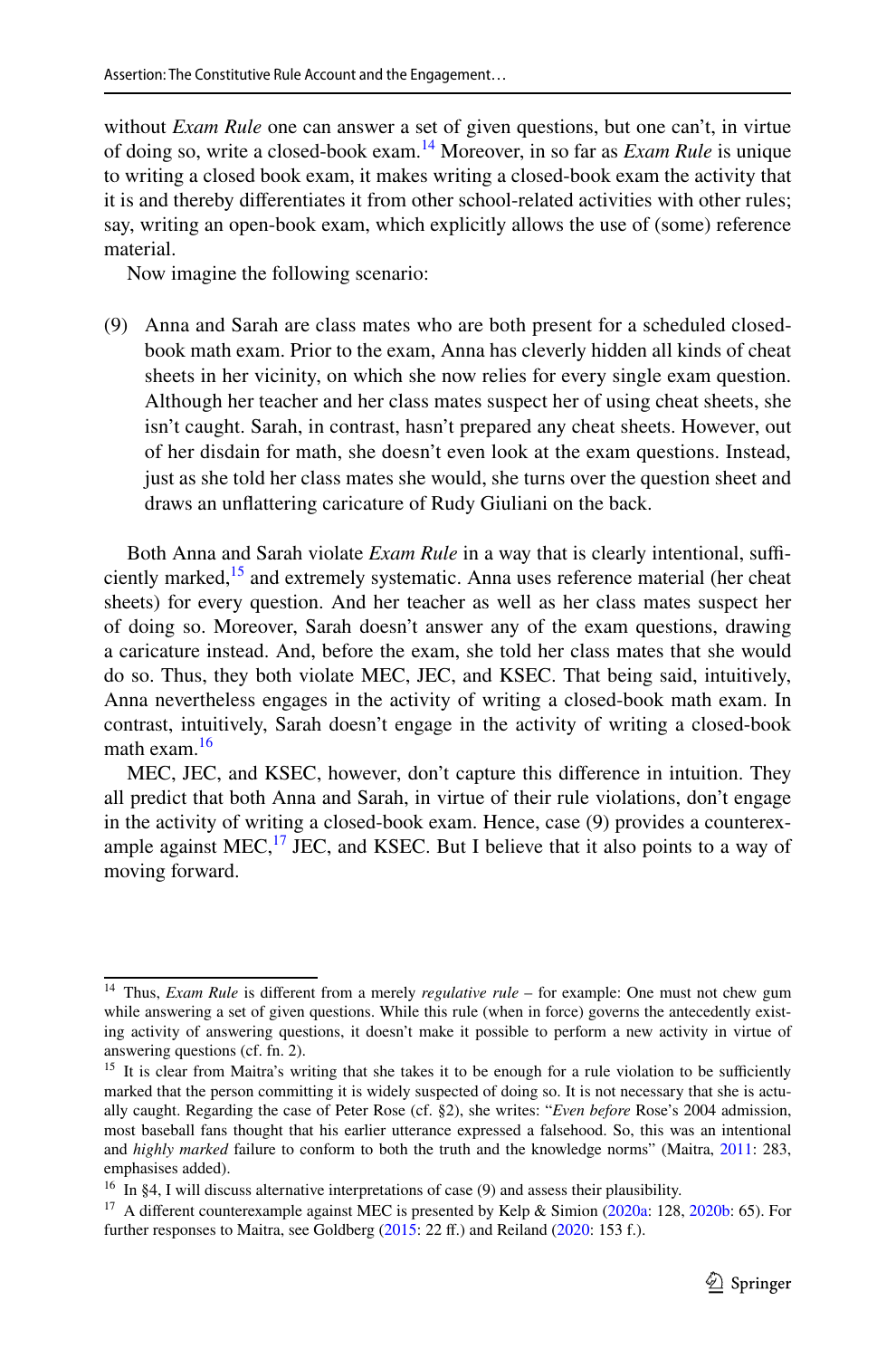Given that both violate *Exam Rule*, the intuition that Anna but not Sarah engages in the activity of writing a closed-book exam suggests that it's not their rule violations per se that determine whether they engage in that activity. But what else could it be? What is the crucial diference between Anna and Sarah? I think that the crucial diference between the two is that Anna *accepts Exam Rule* as *being in force* for her (cf. fn. 1) while Sarah doesn't. Let me elaborate. Anna shows respect for *Exam Rule* in two ways. She actually tries to answer the questions that where given. Moreover, she pretends to follow the rule's demand not to use reference material. She has cleverly hidden her cheat sheets and does her best to emulate the behaviour of an honest exam taker. This accounts for the intuition that Anna still engages in the activity of writing a closed-book exam. Sarah, in contrast, signals that she doesn't care about *Exam Rule*. She doesn't even pretend to follow it in any way. Rather, she intentionally boycotts *Exam Rule* in so far as she refuses to engage with the exam questions and draws a caricature precisely because it is completely unrelated to these questions. This accounts for the intuition that Sarah doesn't engage in the activity of writing a closed-book math exam.<sup>[18](#page-7-0)</sup>

Generalizing these observations, I propose the following alternative necessary condition on engaging in rule-constituted activities:

AEC: If an activity, *A*, is constituted by a set of constitutive rules, *R*, and if one doesn't accept one or more members of *R* as being in force for one, then one doesn't engage in *A*. [19,](#page-7-1)[20](#page-7-2)

AEC not only captures the intuitions provoked by case (9), it also captures the intuition that the subjects in cases  $(2)$ – $(8)$  don't engage or cease to engage in the activities in question. Derek doesn't accept the three strikes rule as being in force for him (cf. Reiland, [2020](#page-17-2): 154). Rather, he boycotts it, much like Sarah boycotts *Exam Rule*. Although he is well aware that he already had three strikes and although he knows that everyone else present (who pays sufficient attention) is aware of this as well, he still refuses to leave the batter's box (case (2)). Likewise, the soccer player doesn't accept one of the most central rules of the game—soccer is played with a soccer ball and a soccer ball only—as being in force for her. By coming onto the feld waving a racquet, she signals that she just doesn't care (case (3)). And the things the eccentric friend does seem more or less completely unrelated to playing draughts, baking a

<span id="page-7-0"></span><sup>&</sup>lt;sup>18</sup> Thanks to an anonymous referee for suggesting this take on case (9).

<span id="page-7-1"></span><sup>&</sup>lt;sup>19</sup> AEC takes its inspiration from Reiland. He writes: "To perform a rule-constituted action at some time is to perform the antecedent action while enacting/accepting the constituting rule (or rules) at the time" (Reiland, [2020:](#page-17-2) 149). I talk of "activity" instead of "action" and focus on the negative case of not engaging in an activity in order to be closer to the critics of CRAA that I discuss in this paper.

<span id="page-7-2"></span> $20$  It is worth pointing out that AEC encompasses a necessary condition on engaging in rule-constituted activities that is proposed by Williamson. According to him, "some sensitivity to the diference – in both oneself and others – between conforming to the rule and breaking it presumably is a necessary condition of playing the game, speaking the language, or performing the speech act" (Williamson, [2000](#page-17-1): 240). AEC encompasses this engagement condition because one can accept the constitutive rules of an activity only if one grasps them. This in turn requires that one is somewhat sensitive to the diference between conforming to these rules and breaking them (cf. Reiland, [2020:](#page-17-2) 150).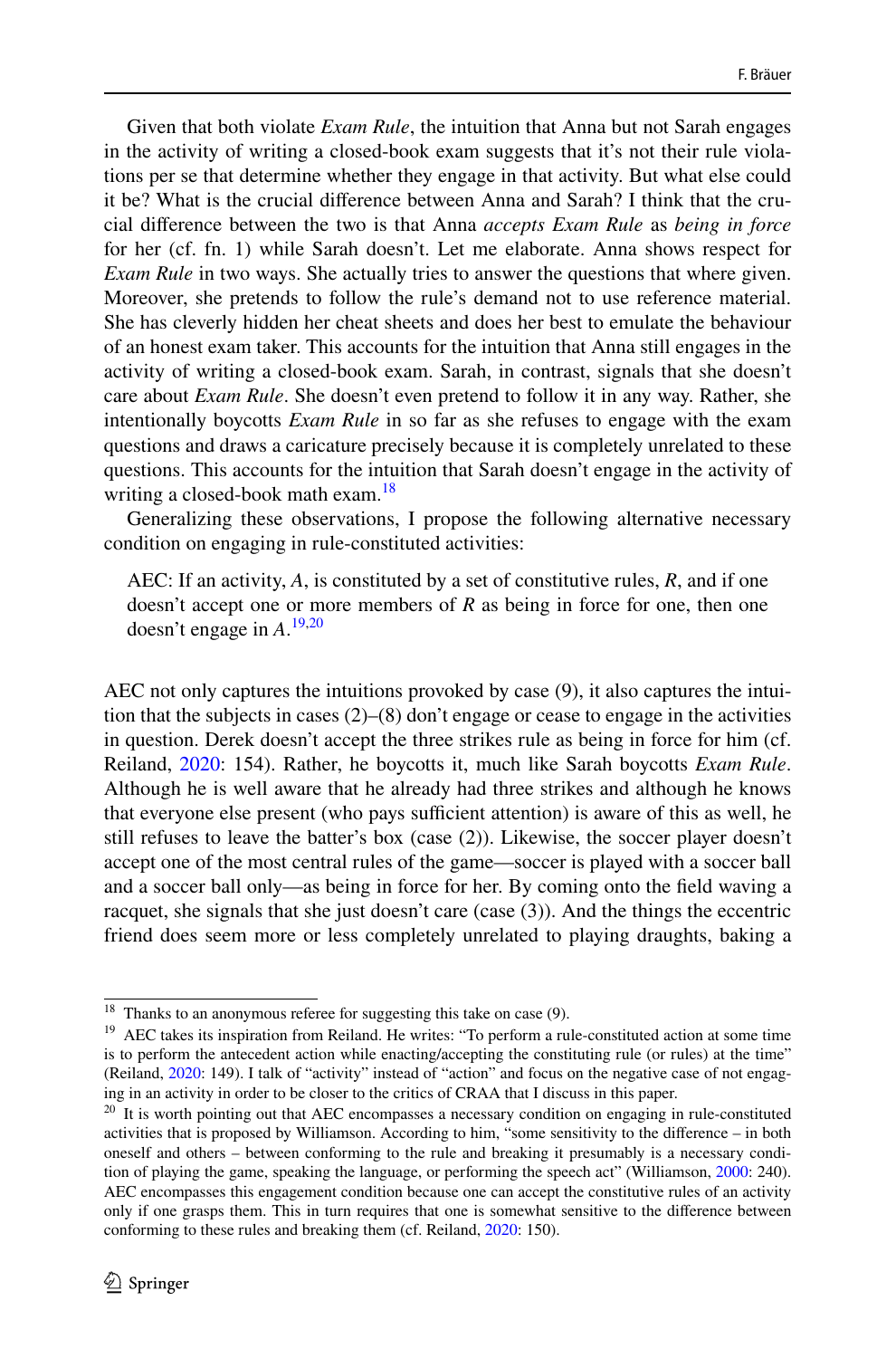cake, playing tennis, speaking English, or playing Ace of Spades. In fact, what he does seems downright bizarre in light of the respective activities. Again, this can be taken as a clear sign that he doesn't care about the constitutive rules of these activities, that he doesn't accept them as being in force for him (cases (4)–(8)).

What is more, AEC can also capture the intuition that David, unlike Derek, still plays baseball despite his rule violation (case (1)). After all, David accepts the three strikes rule as being in force for him. He tries to follow this rule. It's just that he makes an honest mistake, a mistake that neither the umpire nor anyone else present notices. And AEC can capture the intuition that a player who violates a constitutive rule of a game (like basketball or soccer) by committing a strategic foul still plays that game. The reason is that a player who does so nevertheless accepts the rule she violates as being in force for her. This can be seen from the fact that she accepts the penalty for her rule violation and continues the game (cf. Reiland, [2020](#page-17-2): 150 f.).

As we have just seen, AEC has considerable explanatory power. It delivers the intuitively correct result for all the cases considered in this section. Thus, I take it to be preferrable over MEC, JEC, and KSEC. In what follows, I will argue that AEC doesn't pose a problem for CRAA. However, before I turn to that task, I will frst respond to what I consider to be the most pressing objections against the argument I have given for AEC.

### **4 Objections and Replies**

Since I have given a case-based argument for AEC, I will use this section to address some objections one might raise against (I) the setup and (II) the interpretation of case (9). Regarding the setup, one might object that the activity of writing a closedbook exam is not constituted by a single constitutive rule. In §3, I have already argued that *Exam Rule* should be understood as a constitutive rule. Nevertheless, one might still object along the following lines: *Exam Rule* is not the only constitutive rules of writing a closed-book exam. Or the formulation of *Exam Rule* actually contains more than one rule. Let's look at these objections in turn.

*Objection I-a*: One might argue that the activity of writing a closed-book exam has several constitutive rules. As actual closed-book exams come with a time-constraint, are written at a certain time and a certain place, and require a certain number of points to pass, one might hold something like the following to be constitutive rules as well: *One must answer the exam questions in a certain amount of time*. *One must answer the exam questions at a certain place and time*. *One must achieve a certain number of points to pass the exam*. This would call into question in how far case (9) can function as a counterexample against KSEC. After all, KSEC says that one can't break too many constitutive rules of an activity too systematically and still engage in that activity. But if there are several constitutive rules, then it might be possible to break one of these rules with great systematicity and still engage in that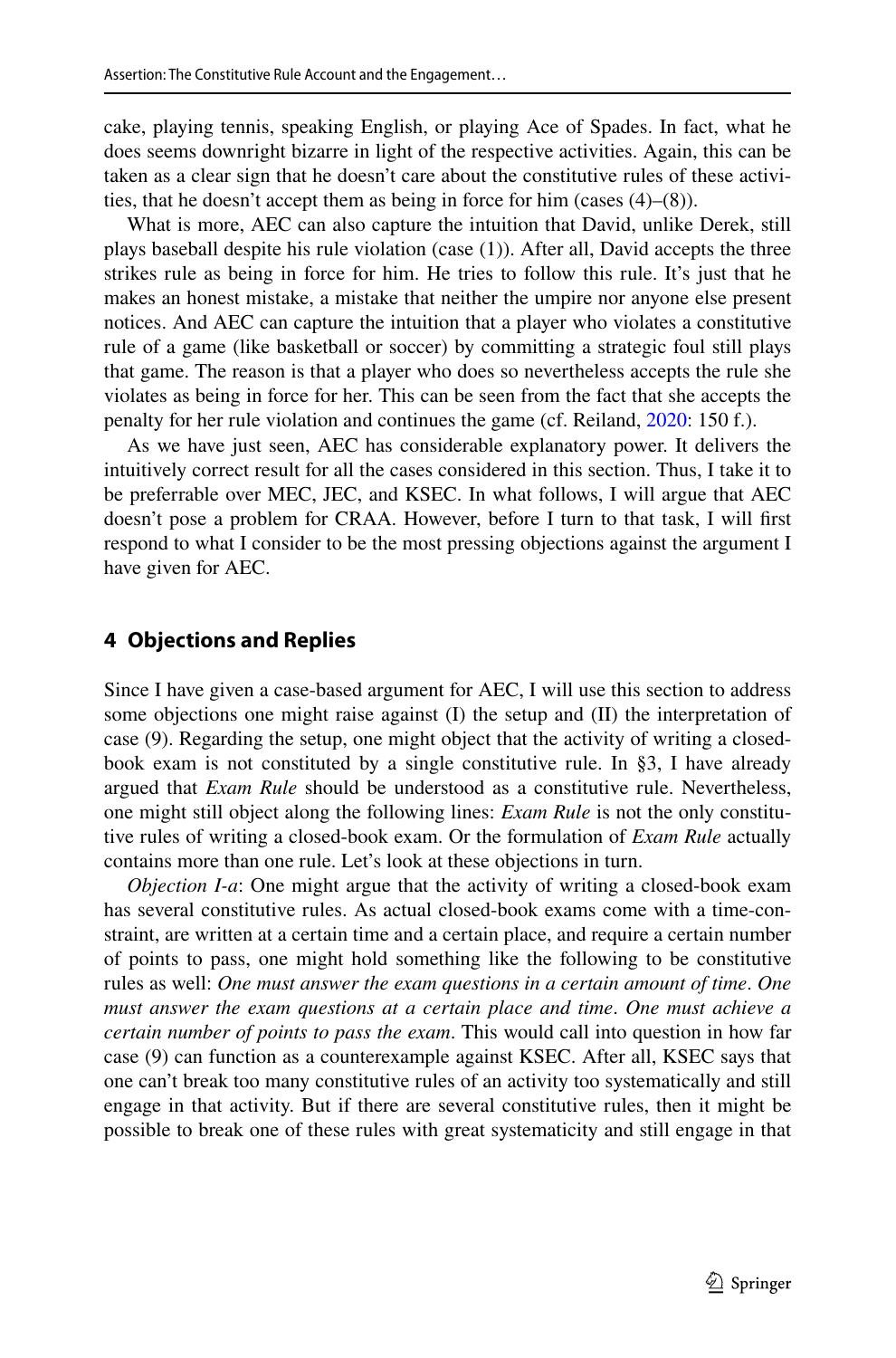activity.<sup>21</sup> This might account for the intuition that, despite her cheating, Anna still engages in the activity of writing a closed-book exam.

*Reply*: While I agree that the rules just mentioned typically govern the activity of writing an actual closed-book exam, I don't believe that they are constitutive rules.<sup>[22](#page-9-1)</sup> The reason is that these rules are not specifc to that activity. They don't make writing a closed-book exam the unique activity that it is, and they don't diferentiate writing a closed-book exam from other school-related activities with other rules. After all, these rules apply to other school-related activities, too. Open-book exams, for example, also typically come with a time-constraint, are written at a certain place and a certain time, and one must achieve a certain number of points to pass. Thus, we haven't been given a reason to believe that there are additional *constitutive rules* for the activity of writing a closed-book exam. $^{23}$  $^{23}$  $^{23}$ 

*Objection I-b*: Another way to object to the setup of case (9) would be to argue that my formulation of *Exam Rule* actually contains more than one rule. To repeat: ∀*a* (*a* may answer the questions given if *a* doesn't use reference material to do so). This rule might be split into (i) a rule that demands that one must answer the questions that were given and (ii) an additional rule that demands that one must not use reference material when answering these questions. But if the activity of writing a closed-book exam actually has two constitutive rules, instead of one, then it might be possible to break one of these rules with great systematicity and still engage in that activity. As Anna only violates (ii), this again might account for the intuition that, despite her cheating, she still engages in the activity of writing a closed-book exam.

*Reply*: Although it might be theoretically possible to split *Exam Rule* like this, it seems quite artifcial to do so. I believe that the requirement not to use reference material is best understood not as independent constitutive rule, but as a specifcation contained within *Exam Rule*. It specifes the way in which the exam questions have to be answered. This understanding of constitutive rules is also in keeping with the way Kelp & Simion (2020a: 130) formulate the constitutive rule of their own Ace of Spades: "[O]ne must continue to turn over cards from a standard deck until one turns over the ace of spades" (also cf. §2). Here, the requirement that a standard deck is used is built into the constitutive rule of Ace of Spades as a specifcation. It is not listed as an additional constitutive rule. Moreover, this way of thinking about rules is refected in the rulebooks of various competitive sports. It is a rule of backstroke that "[u]pon the fnish of the race the swimmer must touch the wall while on the back in his/her respective lane" (FINA rulebook 2017–2021: 11). In high jump

<span id="page-9-0"></span><sup>&</sup>lt;sup>21</sup> Cf.: "[W]e may want to allow for variation in what counts as violating too many members of a set of constitutive rules and what counts as violating them too systematically" (Kelp & Simion, [2020a](#page-16-4): 129).

<span id="page-9-1"></span><sup>&</sup>lt;sup>22</sup> Relatedly, Kelp & Simion point out that "moral and practical norms [...] govern every performance of a given act with necessity. However, we take it that it would be rather implausible to say that moral and practical norms qualify as constitutive rules of say, moves in draughts, utterances in English or assertions" (Kelp & Simion, [2020a](#page-16-4): 136).

<span id="page-9-2"></span><sup>&</sup>lt;sup>23</sup> I believe that the above rules are better understood as regulative rules. That is, they govern the antecedently existing activity of writing a closed-book exam, but don't make it possible to perform a new activity (cf. fn. 2, fn.14).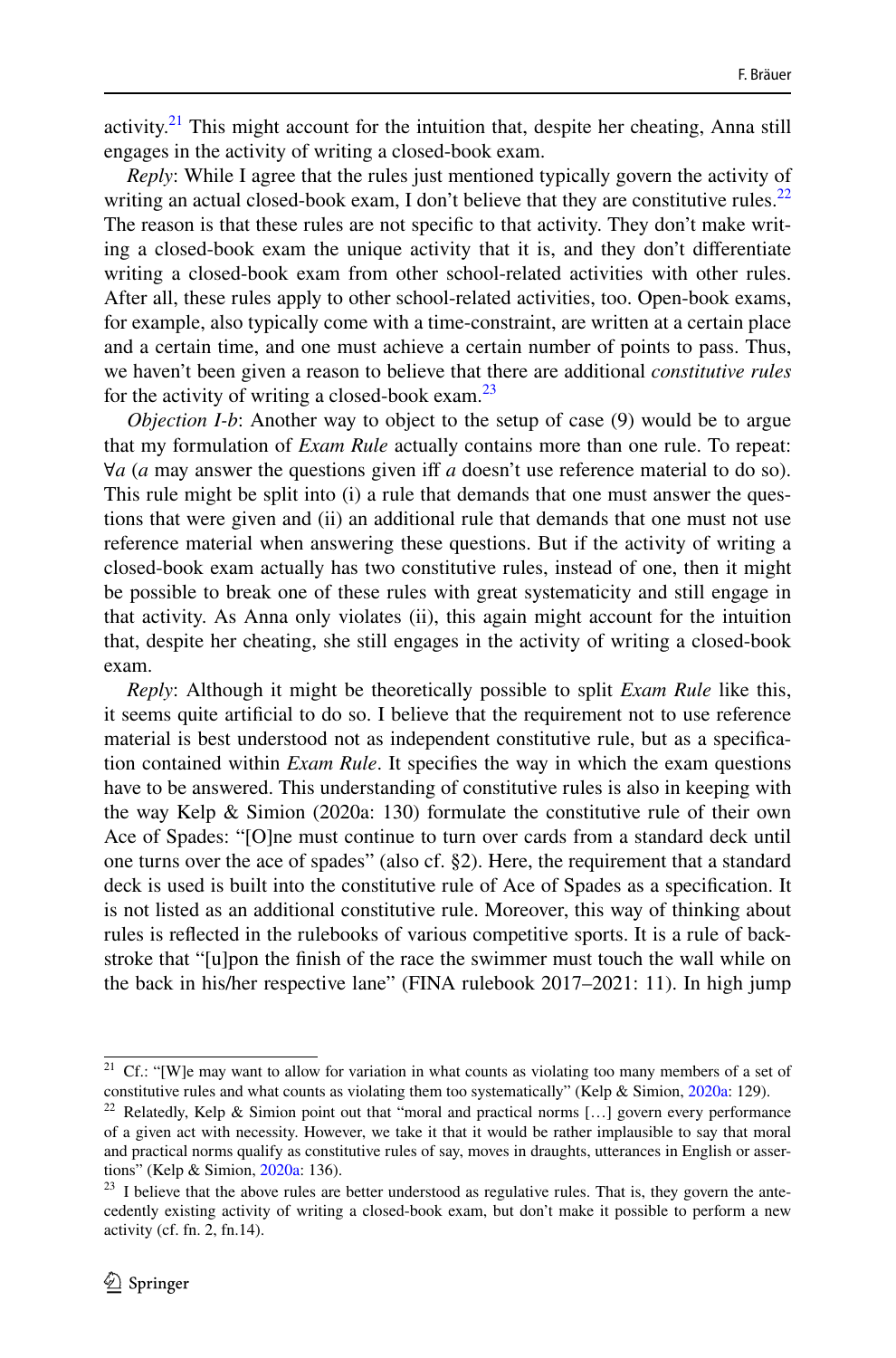we have the rule that "the bar shall never be raised by less than 2 cm in the High Jump […] after each round of trials" (IAAF rulebook 2018–2019: 133). And in darts it is a rule that "[a]ll darts must be deliberately thrown in an over arm fashion, one at a time, by and from the Player's hand" (DRA rulebook 2019: 10). In each case, we fnd one rule containing one or more specifcations, rather than additional rules.

Further objections might be raised not against the setup of case (9), but against its interpretation. On the one hand, one might argue that Anna doesn't actually engage in the activity of writing a closed-book exam. On the other hand, one might argue that Sarah does actually engage in the activity of writing a closed-book exam. Again, let's look at these objections in turn.

*Objection II-a*: One might argue that Anna, in virtue of cheating, doesn't really engage in the activity of writing a closed-book exam. She only fools other into believing that she does. Kelp & Simion suggest that we should interpret cases in which systematic cheating takes place in this way. To do so, they again look at cases (4)–(7): "If, […], one somehow manages to be so surreptitious about [one's rule violations] that one gets others to think that one is playing draughts/baking Jamie Oliver's chocolate cake/playing tennis/speaking English, then one is simply fooling them into thinking that one is engaging in these activities even though one is not" (Kelp & Simion, [2020a:](#page-16-4) 130, fn. 4). Given this interpretation, case (9) wouldn't provide a counterexample against MEC, JEC, KSEC and thus fail to motivate AEC.

*Reply*: There is reason to resist this interpretation of case (9). To see why, it is helpful to first re-examine cases  $(4)$ – $(7)$ . Remember that the eccentric friend moves his droughts pieces horizontally and vertically, rather than diagonally / mixes kiwis, kidney and marmite, rather than chocolate and butter / punches his tennis opponent, rather than hitting the ball / and utters strings of the phoneme 'ka', rather than English words. Hence, as pointed out in the last section, the things he does are more or less completely unrelated to the respective activities and even seem downright bizarre in light of them. I take these observations to be crucial for explaining the intuition that if the friend somehow manages to be surreptitious about what he does, then he would only be fooling others into believing that he engages in these activities. We can use the cake-example to make this vivid. Imagine that someone learns about the surreptitious kiwi-kidney-marmite-shenanigans. It would be natural for her to say something like: "Oh, he really tricked me. I though he was baking a chocolate cake, while in reality he did something completely diferent". Surely, similar reactions would be as natural with regard to the other cases presented by Kelp & Simion.<sup>24</sup>

Now contrast this with case (9). What Anna does isn't only directly related to the activity of writing a closed-book exam, it can best be explained in light of this activity. She uses her cheat sheets in order to answer the exam questions as well as possible. Hence, it would be strange to react to what she does by saying something like:

<span id="page-10-0"></span> $24$  Moreover, this would be a natural reaction to a variation of case (3), where the soccer player somehow manages to be surreptitious about her racquet-wielding. (I don't discuss case (1) here, because Maitra assumes that, despite his rule violation, David still plays baseball. And I don't discuss case (2) here, because it is built into the case that those present are aware of Derek's rule violation).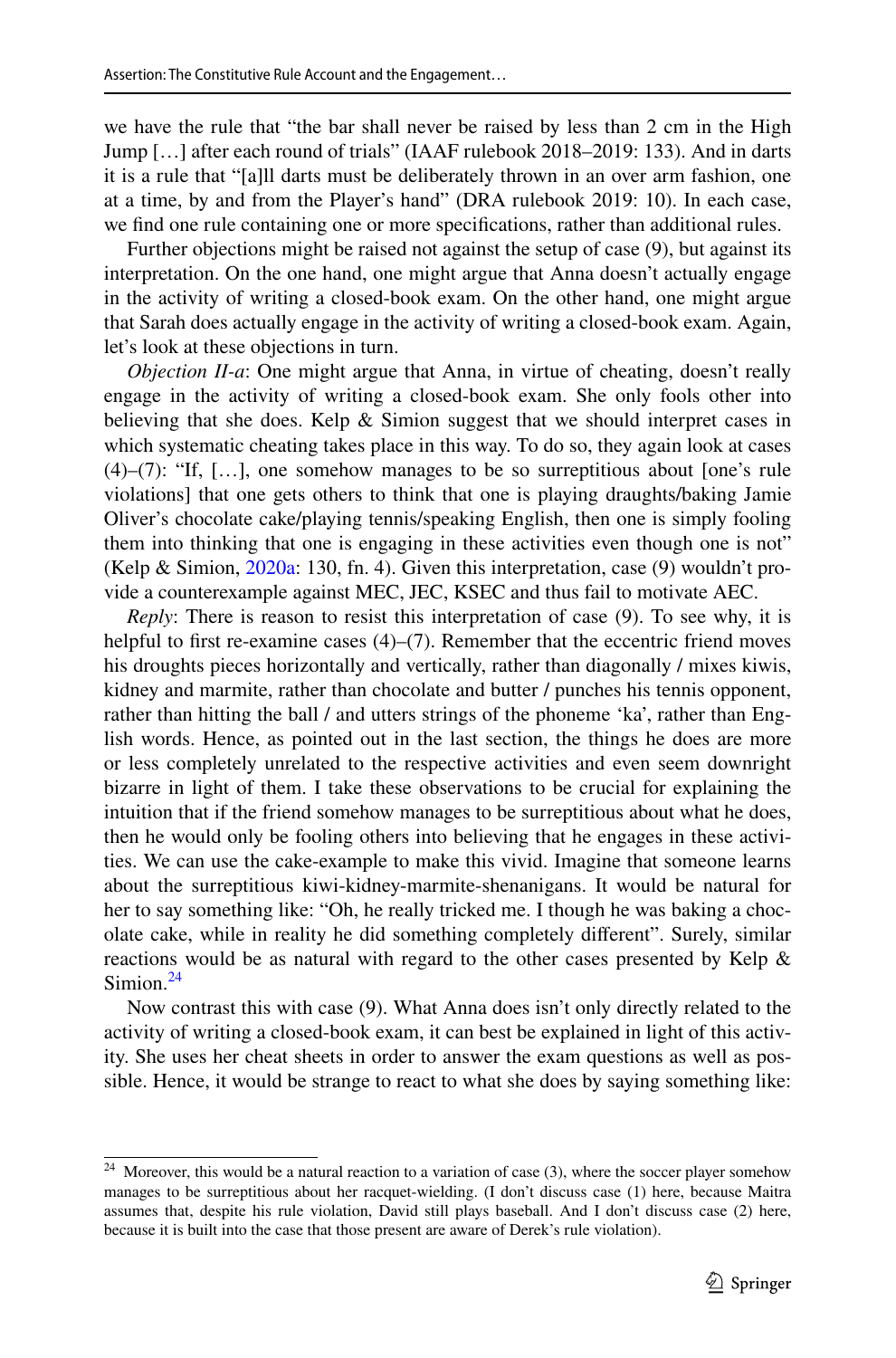"Oh, she really tricked me. I thought she was writing a closed-book exam, while in reality she was doing something completely diferent". Put diferently, it would be strange to claim that she only fooled others into believing that she was engaging in the activity of writing a closed-book exam. It seems much more natural to say that she cheated *while* engaging in this activity.<sup>[25](#page-11-0)</sup> And given this natural interpretation of what Anna does, case (9) speaks against MEC, JEC, KSEC and in favour of AEC.

*Objection II-b*: What about Sarah? She has showed up for the exam, sits at her allocated place for at least some of the exam time, uses the question sheet, and will presumably get an F. Based on these considerations, one might object that Sarah does actually engage in the activity of writing a closed-book exam. It's just that she does so very badly. While this objection doesn't afect case (9) in its capacity as a counterexample against MEC, JEC, KSEC, it would still (at least partly) rob AEC of its motivation.

*Reply*: Again, there is reason to resist this interpretation. To see why, a comparison with a sample of the cases presented in §2 will be instructive. In each case, the subject's behaviour turns out to be relevantly similar to Sarah's behaviour. Derek has showed up for the baseball game in his capacity as a player, spends some time in the batter's box, tries to hit the ball, and will presumably get a penalty for his rule violation (case (2)). Similarly, the racquet-wielding soccer player has showed up for the game in her capacity as a player, spends some time on the soccer feld, and will presumably also get a penalty for her rule violation (case (3)). And the eccentric friend has showed up for a game of droughts, sits at his allocated place at the board for some time and, during that time, moves his droughts pieces. And we might well say that he loses the game in virtue of constantly moving his pieces horizontally and vertically rather than diagonally (case (4)). Moreover, he sits down with a deck of cards to play Ace of Spades, turns over playing cards, and stops at a certain card (although the wrong one). And we might well say that he loses at Ace of Spades in virtue of stopping at the wrong card (case  $(8)$ ).<sup>26</sup> Hence, if one agrees that the subjects in these cases don't actually play baseball, soccer, droughts and Ace of Spades, respectively (and it's not just that they play these games very badly), then one should also agree that Sarah doesn't engage in the activity of writing a closed-book exam – although she has showed up for the exam, sits at her allocated place, spends some time drawing on the question sheet, and ultimately gets an  $F^{27}$ . In a way, things seem even clearer with Sarah as compared to some of the above cases. After all, refusing

<span id="page-11-0"></span> $25$  Similarly, Ridge ( $2020$ : 13) remarks that "we intuitively do not think that someone who cheats throughout a game has never played the game (think of someone secretly consulting the internet while playing Trivial Pursuit, say)". Moreover, the same considerations that were presented above can be used to account for this intuition. We have the intuition the player who looks up answers on the internet throughout the game cheats *while* playing Trivial Pursuit because what she does can best be explained in light of her playing that game. Thus, as with Anna, it seems plausible to say that she accepts the rules of Trivial Pursuit as being in force for her (cf. §3). – For further considerations to the efect that cheats engage in the activities they cheat at, see Kreider ([2011\)](#page-16-26).

<span id="page-11-1"></span><sup>&</sup>lt;sup>26</sup> I have chosen this sample because I believe that the parallels to Sarah's behaviour are especially stark here. That being said, I believe that similar considerations also apply to the other cases presented in §2.

<span id="page-11-2"></span><sup>&</sup>lt;sup>27</sup> Of course, one might say that in the above cases the subjects do engage in the respective activities. It's just that they do so very badly. While I don't fnd this very plausible, it's a coherent position to take. Still, it isn't a live option for Maitra, Johnson, and Kelp & Simion. If they were to say that the respective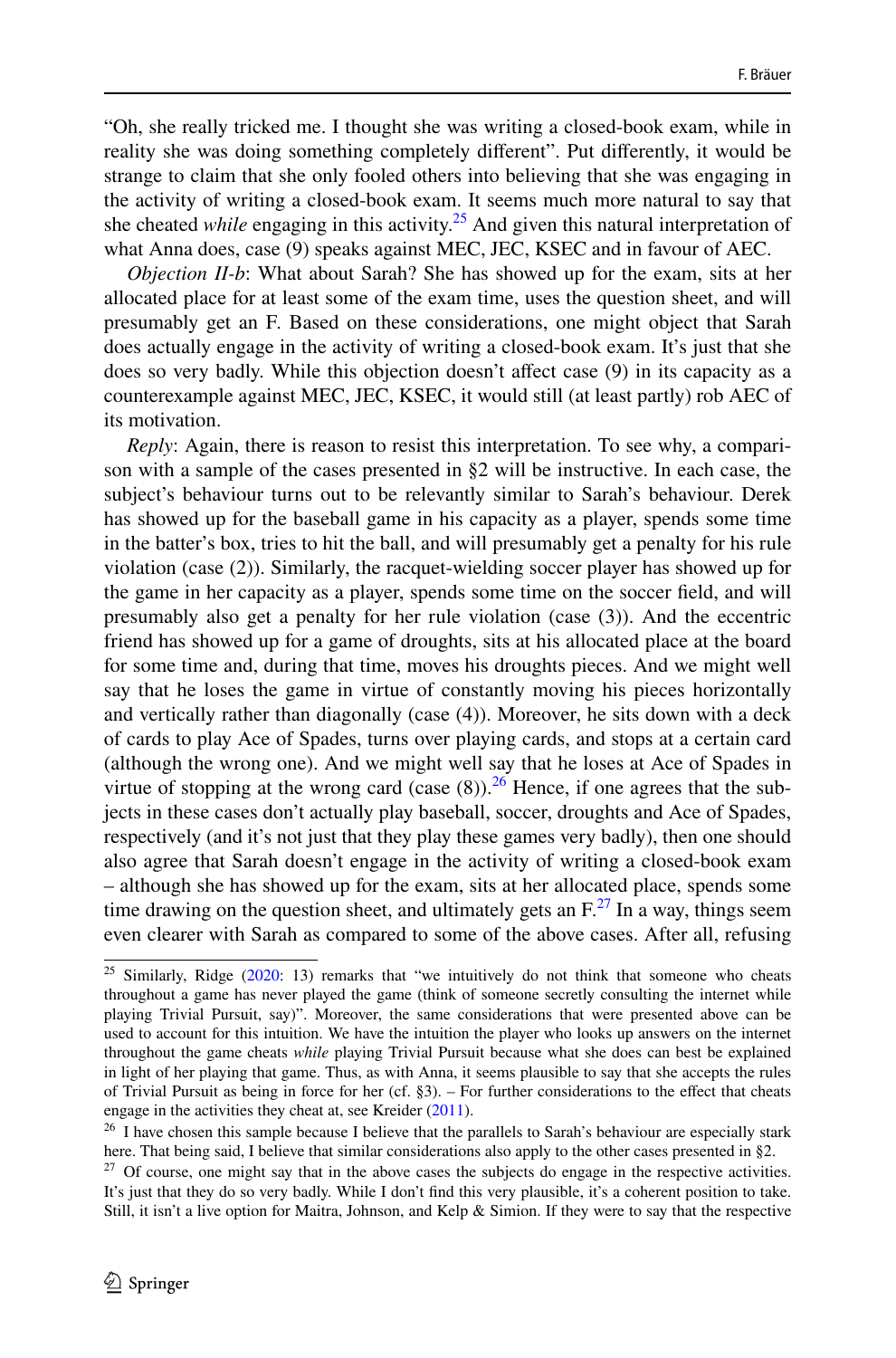to leave the batter's box in order to continue playing or moving one's pieces horizontally and vertically seem closer to playing baseball and droughts, respectively, than drawing an unfattering caricature of Rudy Giuliani seems to writing a closedbook math exam.

## **5 CRAA and ECO**

AEC predicts that if one doesn't accept one or more of the constitutive rules of an activity as being in force for one, then one doesn't engage in that activity. This allows that someone who violates one or more of the constitutive rules of an activity may still engages in that activity. The reason is that one can violate one or more of the constitutive rules of an activity while nevertheless accepting these rules as being in force for one (cf. §3). Hence, given AEC, the issue with regard to CRAA boils down to the following question:

(Q): Do the liars and the demon victim (cf. §2) accept the candidate constitutive rules of assertion (cf. §1) as being in force for them?

If they don't, then this indicates that CRAA is false with regard to these candidate rules. After all, the liars and the demon victim intuitively do make assertions. If, however, the liars and the demon victim do accept the candidate constitutive rules of assertion as being in force for them, then these cases don't pose a problem for CRAA.

Let's start with the case of the demon victim, since things are especially clear here.<sup>28</sup> Kelp & Simion [\(2020a:](#page-16-4) 131) describe the demon victim as being "exceptionally sincere". Hence, it is safe to say that he asserts that  $p$  only if he takes himself to know that  $p$ . Very plausibly, this also means that he asserts that  $p$  only if he believes  $p$  to be true and has some justification for this belief.<sup>[29](#page-12-1)</sup> This in turn means that he accepts *K Rule*, and by extension, *J Rule*, *B Rule*, and *T Rule* as being in force for him.<sup>30</sup> It's just that, unbeknownst to him and through no fault of his own, most of his beliefs are false.<sup>[31](#page-12-3)</sup>

Footnote 27 (continued)

activities are performed in these cases, then they would (at least to a large extend) lose their motivation for MEC, JEC, KSEC and, ipso facto, would no longer have a substantive case against CRAA.

<span id="page-12-0"></span><sup>&</sup>lt;sup>28</sup> Notice that the demon victim-case constitutes a somewhat weaker attack against CRAA than the two liar-cases. While the latter, if successful, would speak against *K Rule*, *T Rule*, *J Rule*, and *B Rule*, the former, if successful, would only speak against *K Rule* and *T Rule* (or any factive version of *C Rule* for that matter), but not against *B Rule* and, arguably, not against *J Rule* (see fn. 12).

<span id="page-12-1"></span><sup>&</sup>lt;sup>29</sup> Relatedly, Marsili ( $2018$ : 639) remarks that "[k]nowledge is understood to entail belief, justification and truth, so that in order to follow [*K Rule*], you also have to follow all the other rules [*J Rule*, *B Rule*, *T Rule*]".<br><sup>30</sup> These remarks, as well as the remarks that follow, are meant to be neutral with regard to the question

<span id="page-12-2"></span>which version of *C Rule* is correct.

<span id="page-12-3"></span><sup>&</sup>lt;sup>31</sup> *T Rule* and *K Rule* have been criticised on the grounds that (a) someone who violates a rule can be appropriately criticised for doing so and that (b) it seems inappropriate to criticise someone who says something false through no fault of her own (e.g., Douven, [2006](#page-16-5); Kneer, [2018](#page-16-28); Lackey, [2007,](#page-16-8) [2008](#page-16-9); Marsili, [2018](#page-16-27)). For different responses to this criticism, see, for example, DeRose, [\(2002](#page-16-29)); Adler (2002); Turri [\(2014](#page-17-3), [2016](#page-17-8)).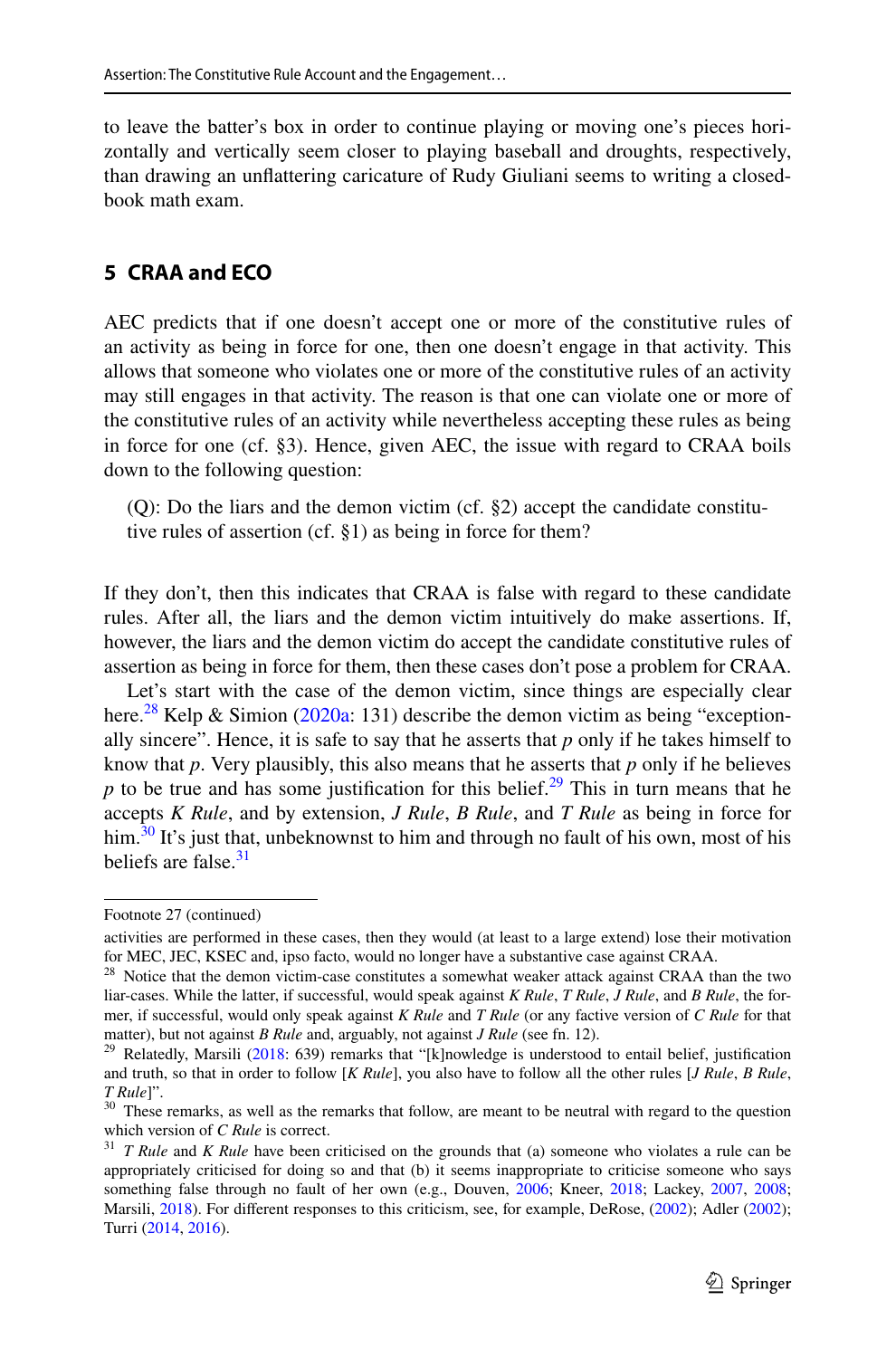What about the liars? Unlike the demon victim, they intentionally violate all the candidate rules just listed. Still, this doesn't mean that they don't accept these rules as being in force for them. In fact, it's quite the opposite. In order to deceive her audience about *p*, a liar has to represent herself as knowing that *p* (cf. Reiland, [2020](#page-17-2): 148). Very plausibly, this also means that a liar has to represents herself as justifedly believing *p* to be true (cf. fn. 29). Moreover, if a liar's assertion gets challenged, she has to defend it. That is, she has to provide reasons that speak in favour of her assertion being true. If she fails to do so, then, very likely, her lie will fall fat. In short, a liar has to publicly accept *K Rule*, and by extension, *J Rule*, *B Rule*, and *T Rule* as being in force for her.<sup>32</sup> She has to somehow signal to her audience that these rules govern what she says (cf. Reiland, [2020:](#page-17-2) 150; also cf. fn. 1). If she were to fail to do so, then her lie couldn't have its intended efect.

By way of taking stock, we can answer (Q) as follows: Although, unbeknownst to him, the demon victim violates *K Rule* and *T Rule*, he still accepts these rules as being in force for him. And although the two liars intentionally violate *K Rule*, *J Rule*, *B Rule*, and *T Rule*, they nevertheless accept these rules as being in force for them. Hence, given AEC, *K Rule*, *J Rule*, *B Rule*, and *T Rule* all survive as viable candidates for being the single constitutive rule of assertion.

While this result is good news for proponents of CRAA, one might still wonder if there are problem cases for this account. If AEC is on the right track, then in order to have a successful version of ECO one would have to produce a case that exhibits the following features $33$ :

- (i) A speaker, S, doesn't accept any of the versions of *C Rule* listed above as being in force for her. $34$
- (ii) Intuitively, S's utterance still counts as an assertion.

Can such a case be found? I will end this section by arguing—by way of example—that there is reason to believe that the answer is "No".

Let's start by considering a phenomenon that is often differentiated from lying *bullshitting*. According to Harry Frankfurt, the "essence of bullshit" is a "lack of connection to a concern with truth […] [an] indiference to how things really are" (Frankfurt, [1988:](#page-16-30) 125, [2005](#page-16-31): 33 f.). While a liar intentionally tries to hide the truth from her audience, a bullshitter just doesn't care whether what she says is true or not. Two things are worth noting here. Frist, plausibly, someone who bullshits may well violate *K Rule*, *J Rule*, *B Rule*, and *T Rule*. Second, intuitively, someone

<span id="page-13-0"></span><sup>&</sup>lt;sup>32</sup> In this regard, lying is like cheating. In order to cheat successfully, one needs to publicly accept the rules of the activity one cheats at. On the close relation between lying and cheating, see, for example, Williamson ([2000:](#page-17-1) 238) and Reiland ([2020:](#page-17-2) 148).

<span id="page-13-1"></span><sup>&</sup>lt;sup>33</sup> That is, of course, absent an additional plausible necessary engagement condition that (a) also spells trouble for CRAA and (b) doesn't succumb to the same line of objection as MEC, JEC, and KSEC.

<span id="page-13-2"></span><sup>&</sup>lt;sup>34</sup> It is necessary that S doesn't accept any of the different versions of *C Rule* as being in force for her. Otherwise, we would – as with Kelp's  $&$  Simion's demon victim-case – only have a case that gives us reason to prefer certain versions of *C Rule* over their competitors (cf. fn. 12 and fn. 28).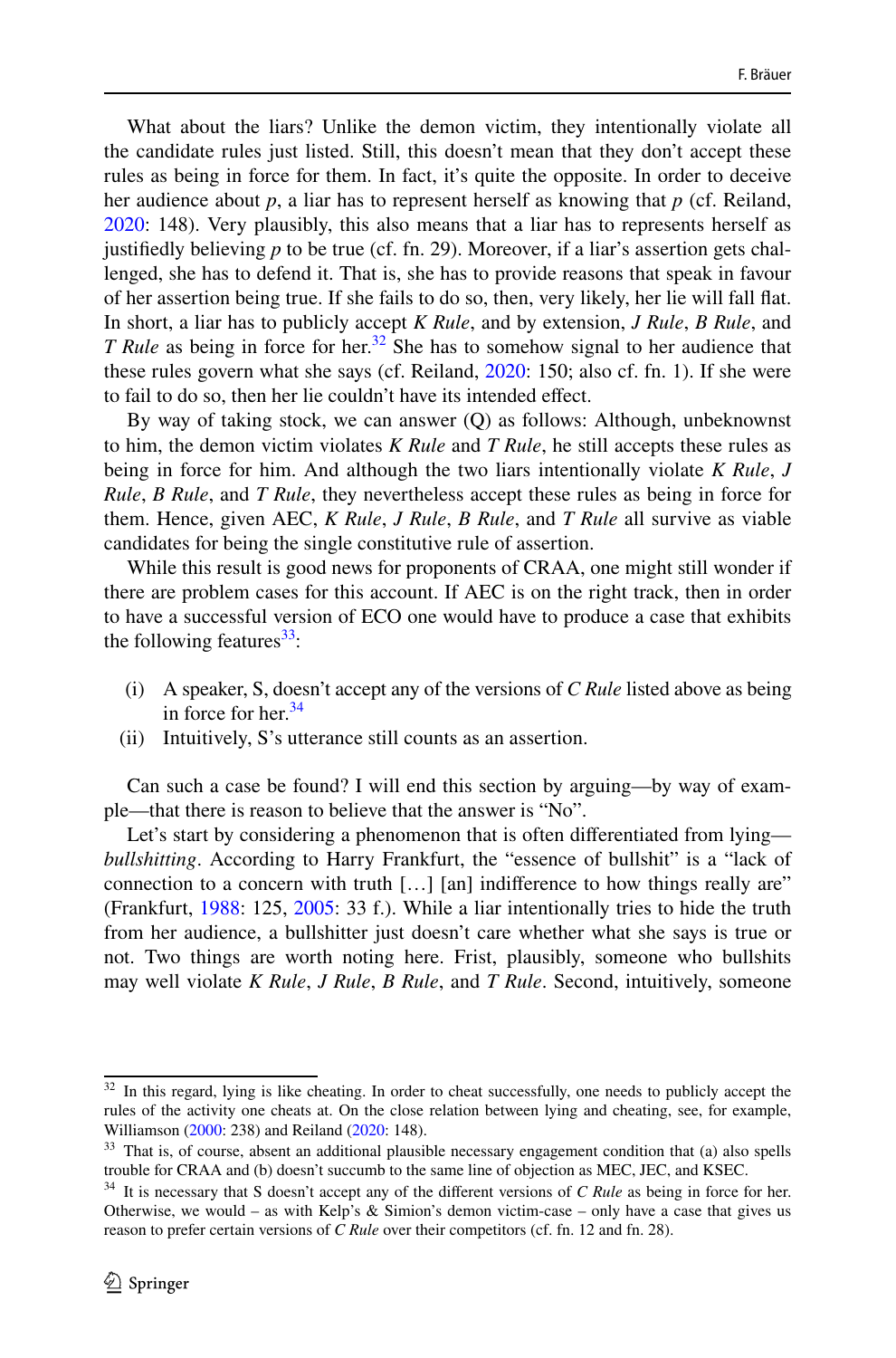who bullshits nevertheless makes assertions.<sup>35</sup> This raises the question whether a bullshitter accepts the rules she violates as being in force for her. If she doesn't, then we would have a case that satisfes (i) and (ii). ECO would rear its head again.

Fortunately for proponents of CRAA, there is good reason to believe that a bullshitter accepts these rules as being in force for her. To see why, consider an important parallel between the liar and the bullshitter. Frankfurt [\(1988](#page-16-30): 130) remarks that "[b]oth he [the bullshitter] and the liar represent themselves falsely as endeavoring to communicate the truth. The success of each depends upon deceiving us about that". This in turn means that the remarks made in connection with the liar apply to her as well. In order to deceive her audience, the bullshitter has to represent herself as knowing what she asserts. Again, very plausibly, this also means that the bullshitter has to represent herself as justifedly believing what she asserts to be true. Moreover, if the bullshitter's assertion gets challenged, she has to defend it. That is, she has to provide reasons that speak in favour of her assertion being true. If she fails to do so, then, very likely, her bullshit won't fy. In short, just like the liar, the bullshitter has to publicly accept *K Rule*, and by extension, *J Rule*, *B Rule*, and *T Rule* as being in force for her. She too has to somehow signal to her audience that these rules govern what she says. Otherwise, her bullshit couldn't have its intended efect.

So far, we have only encountered cases where the subjects accept the rules they violate as being in force for them. Let's now look at some cases where, plausibly, the subjects don't accept *K Rule*, *J Rule*, *B Rule*, and *T Rule* as being in force for them.[36](#page-14-1) Imagine that my spouse and I go to a department store to try on some ties and that, just for fun, I put on a tie with a Teletubbies print. Smirking all over her face, my spouse says "This tie is great for a job interview". In virtue of her smirking, my spouse clearly signals that she doesn't accept *K Rule*, *J Rule*, *B Rule*, *T Rule* as being in force for her; that, right now, these rules don't govern her verbal behaviour. $37$  Or imagine that an English learner says "A big black bear sat on a big black rug" to practise her pronunciation. Here, the context of utterance makes it clear that she doesn't accept *K Rule*, *J Rule*, *B Rule*, *T Rule* as being in force for her. She isn't even concerned with the meaning of the sentence she utters. Rather, she is just concerned with not slipping up while she utters that sentence. This raises the question whether these utterances count as assertions.

I don't think so. Obviously, my spouse hasn't made any claim to the efect that the Teletubbies tie would be great for a job interview. She was only pulling my leg. And if I, based on her words, would now form the belief that this tie would indeed be a wise sartorial choice for such an occasion, then this would just show that I am really bad at reading people. Likewise, the English learner hasn't made any claim

<span id="page-14-0"></span><sup>&</sup>lt;sup>35</sup> Frankfurt is explicit about taking bullshitters to make assertions when he writes: "Through excessive indulgence in the latter activity [bullshitting], *which involves making assertions* without paying attention to anything except what it suits one to say, a person's normal habit of attending to the ways things are may become attenuated or lost" (Frankfurt, [1988](#page-16-30): 132; emphasis added).

<span id="page-14-1"></span><sup>&</sup>lt;sup>36</sup> The first case is inspired by a similar case presented by Rescorla [\(2009](#page-17-9): 108), while the second case takes its inspiration from Reiland [\(2020](#page-17-2): 152).

<span id="page-14-2"></span> $37$  Note that my spouse isn't bullshitting. Unlike the bullshitter, she makes no attempt to deceive anyone about what she is up to.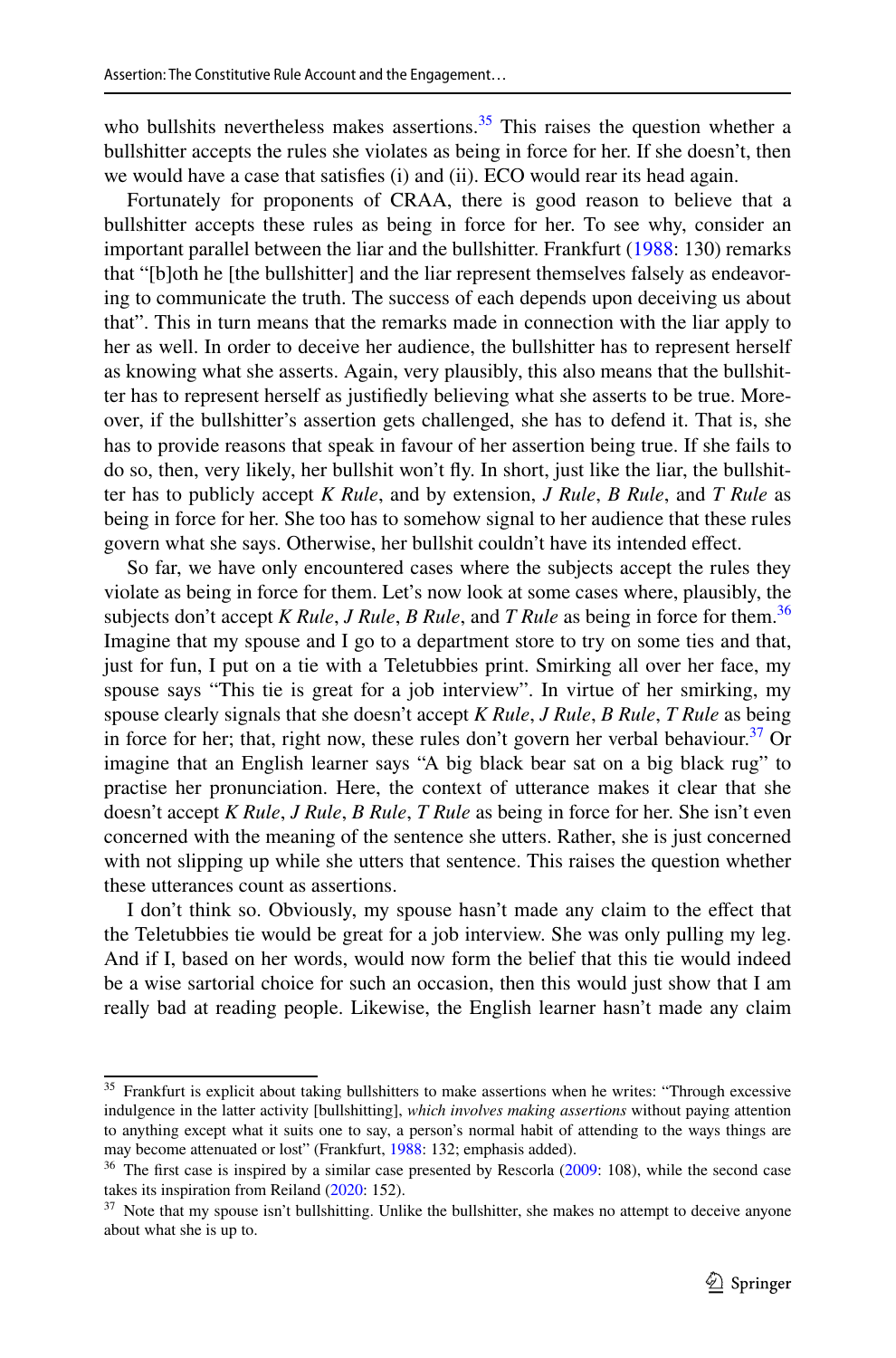to the efect that a big black bear sat on a big black rug. She was only performing an exercise. And if any listener, based on her words, would now form a belief about the whereabouts of a big black bear, then this would just show that said listener completely misunderstood the purpose of the utterance.<sup>38</sup> So, once again, we haven't found a case that satisfes (i) and (ii).

## **6 Conclusion**

In this paper, I have responded to diferent versions of ECO in two steps. First, I have presented a counterexample against MEC, JEC, and KSEC that shows that they all lead to counterintuitive results. Based on this result, I have proposed an alternative necessary condition on engaging in rule-constituted activities, called "AEC" – if one doesn't accept one or more of the constitutive rules of an activity as being in force for one, then one doesn't engage in that activity. Second, I have argued that the demon victim and the liars do accept *K Rule*, and by extension, *J Rule*, *B Rule*, and *T Rule* as being in force for them. Hence, given AEC, the intuition that the liars and the demon victim do make assertions doesn't pose a problem for CRAA. In addition, to give further support to CRAA, I have discussed some cases not considered by Maitra, Johnson, and Kelp & Simion. And I have concluded that, given AEC, these cases are unproblematic for CRAA, too.

More generally, I hope to have shown that the analogy between the diferent versions of *C Rule* and the constitutive rules of a given activity holds up remarkably well. If a subject violates the different versions of *C Rule* while still accepting these rules as being in force for her, then we have the intuition that she does make an assertion. And if a subject doesn't accept these rules as being in force for her, then we have the intuition that she fails to make an assertion (cf. §5). This is just what we fnd with the constitutive rules of a given activity. If a subject violates the constitutive rules of an activity while still accepting these rules as being in force for her, then we have the intuition that she still engages in that activity. And if a subject doesn't accept the constitutive rules of an activity as being in force for her, then we have the intuition that she doesn't engage in that activity (cf. §3). While this result might not conclusively show that CRAA is correct, it gives us good reason to be optimistic in this regard.

**Acknowledgements** I would like to thank Wolfgang Freitag, Marc Andree Weber, Helge Rückert, Nadja-Mira Yolcu, Eva Schmidt, Alexander Dinges, Andy Mueller, Milena Bartholain, and an anonymous referee for their very helpful comments on earlier drafts of this paper. Moreover, I would like to thank Clarisse Backes, whose tales of her wild school days inspired case (9).

**Funding** Open Access funding enabled and organized by Projekt DEAL. The research was generously supported by the Fritz Thyssen Stiftung.

**Open Access** This article is licensed under a Creative Commons Attribution 4.0 International License, which permits use, sharing, adaptation, distribution and reproduction in any medium or format, as long as

<span id="page-15-0"></span><sup>&</sup>lt;sup>38</sup> For related discussion, see Kelp & Simion [\(2020a:](#page-16-4) 131).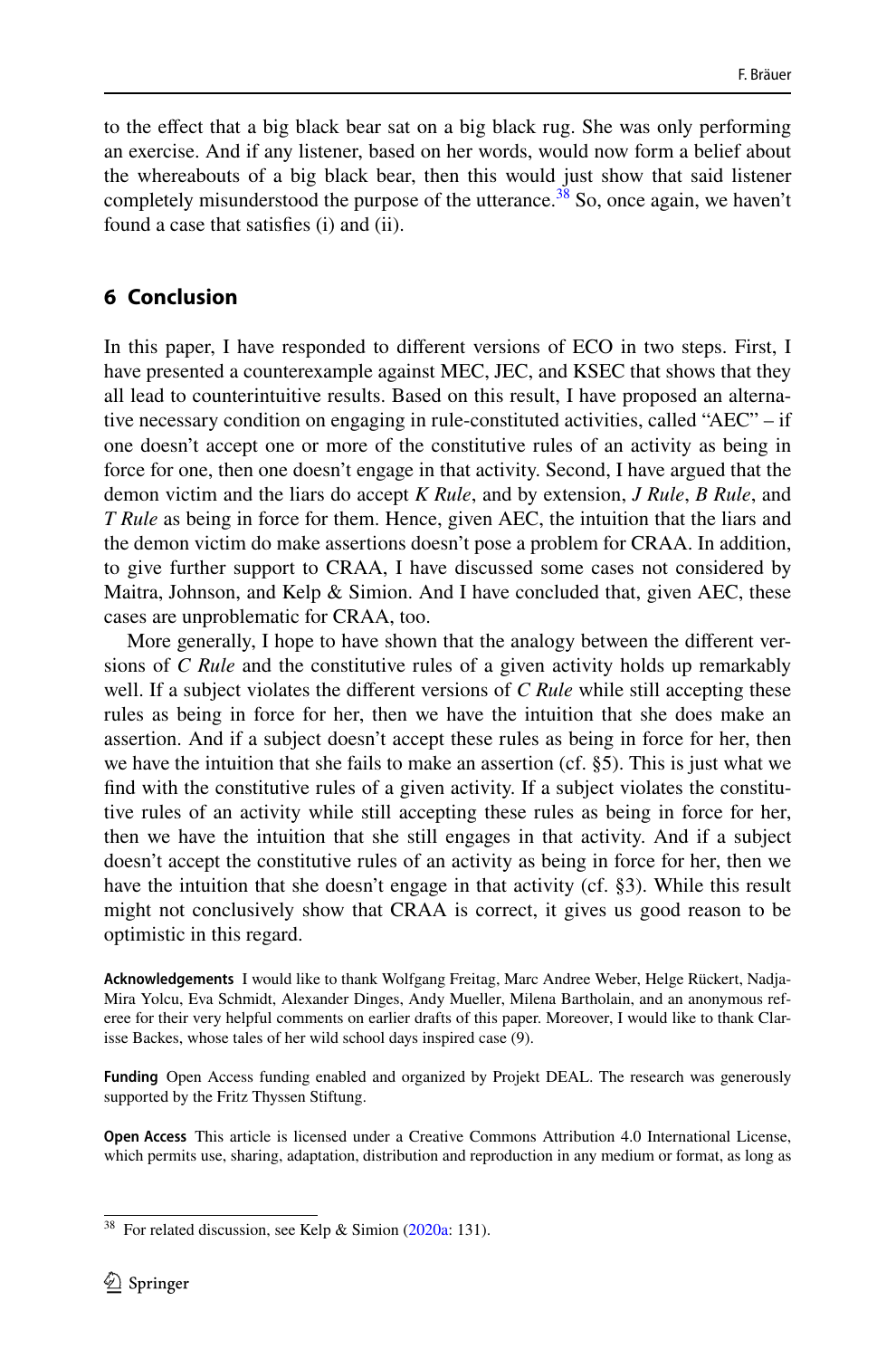you give appropriate credit to the original author(s) and the source, provide a link to the Creative Commons licence, and indicate if changes were made. The images or other third party material in this article are included in the article's Creative Commons licence, unless indicated otherwise in a credit line to the material. If material is not included in the article's Creative Commons licence and your intended use is not permitted by statutory regulation or exceeds the permitted use, you will need to obtain permission directly from the copyright holder. To view a copy of this licence, visit [http://creativecommons.org/licen](http://creativecommons.org/licenses/by/4.0/) [ses/by/4.0/](http://creativecommons.org/licenses/by/4.0/).

### **References**

<span id="page-16-29"></span>Adler, J. (2002). *Belief's own Ethics*. MIT Press.

- <span id="page-16-10"></span>Bach, K. (2008). Applying pragmatics to epistemology. *Philosophical Issues, 18*(1), 68–88.
- <span id="page-16-18"></span>Cohen, S. (1984). Justifcation and truth. *Philosophical Studies, 46*(3), 279–295.
- <span id="page-16-17"></span>Cohen, S., & Lehrer, K. (1983). Justifcation, truth, and coherence. *Synthese, 55*(2), 191–207.
- <span id="page-16-22"></span>Comesaña, J. (2002). The diagonal and the demon. *Philosophical Studies, 110*(3), 249–266.
- <span id="page-16-2"></span>DeRose, K. (2002). Assertion, knowledge, and context. *The Philosophical Review, 111*(2), 167–203.
- <span id="page-16-14"></span>Cappelen, H. (2011). "Against Assertion." J. Brown & H. Cappelen (eds.). *Assertion: New Philosophical Essays.* Oxford: Oxford University Press. 21–48.
- <span id="page-16-5"></span>Douven, I. (2006). Assertion, knowledge, and rational credibility. *The Philosophical Review, 115*(4), 449–485.
- <span id="page-16-20"></span>Feldman, R. (1985). Reliability and justifcation. *The Monist, 68*(2), 159–174.
- <span id="page-16-21"></span>Foley, R. (1985). What's Wrong with Reliabilism? *The Monist, 68*(2), 188–202.
- <span id="page-16-30"></span>Frankfurt, H. (1988). *On bullshit* (pp. 117–133). Cambridge University Press.
- <span id="page-16-31"></span>Frankfurt, H. (2005). *On bullshit*. Princeton University Press.
- <span id="page-16-16"></span>Goldberg, S. (2015). *Assertion: On the philosophical signifcance of assertoric speech*. Oxford University Press.
- <span id="page-16-23"></span>Graham, P. (2012). Epistemic Entitlement. *Noûs, 46*(3), 449–482.
- <span id="page-16-3"></span>Hawthorne, J. (2004). *Knowledge and lotteries*. Oxford University Press.
- <span id="page-16-6"></span>Hill, C., & Schechter, J. (2007). Hawthorne's lottery puzzle and the nature of belief. *Philosophical Issues, 17*, 102–122.
- <span id="page-16-11"></span>Hindriks, F. (2007). The status of the knowledge account of assertion. *Linguistics and Philosophy, 30*(3), 393–406.
- <span id="page-16-1"></span>Johnson, C. (2018). What Norm of Assertion? *Acta Analytica, 33*(1), 51–67.
- <span id="page-16-4"></span>Kelp, C., & Simion, M. (2020). The C account of assertion: A negative result. *Synthese, 197*(1), 125–137.
- <span id="page-16-13"></span>Kelp, C. & Simion M. (2020b). "Assertion: The Constitutive Norms View". In S. Goldberg (Ed.): *The Oxford Handbook of Assertion* (pp. 59–73). Oxford: Oxford University Press.
- <span id="page-16-28"></span>Kneer, M. (2018). The norm of assertion: Empirical data. *Cognition, 177*, 165–171.
- <span id="page-16-26"></span>Kreider, A. (2011). Game-playing without rule-following. *Journal of the Philosophy of Sport, 38*(1), 55–73.
- <span id="page-16-7"></span>Kvanvig, J. (2011). "Norms of assertion". J. Brown & H. Cappelen (eds.). *Assertion: New philosophical essays*. Oxford: Oxford University Press. 233–250.
- <span id="page-16-8"></span>Lackey, J. (2007). Norms of assertion. *Noûs, 4*(4), 594–626.
- <span id="page-16-9"></span>Lackey, J. (2008). *Learning from words: Testimony as a source of knowledge*. Oxford University Press.
- <span id="page-16-24"></span>Leplin, J. (2007). In defense of reliabilism. *Philosophical Studies, 134*(1), 31–42.
- <span id="page-16-25"></span>Leplin, J. (2009). *A theory of epistemic justifcation*. Springer.
- <span id="page-16-12"></span>Maitra, I. (2011). "Assertion, norms, and games". J. Brown & H. Cappelen (eds.). *Assertion: New philosophical essays*. Oxford: Oxford University Press. 277–296.
- <span id="page-16-27"></span>Marsili, N. (2018). Truth and assertion: Rules vs. Aims. *Analysis, 78*(4), 638–648.
- <span id="page-16-15"></span>Pagin, P. (2016). Problems with norms of assertion. *Philosophy and Phenomenological Research, 93*(1), 178–207.
- <span id="page-16-19"></span>Pollock, J. (1984). Reliability and justifed belief. *Canadian Journal of Philosophy, 14*(1), 103–114.
- <span id="page-16-0"></span>Reddiford, G. (1985). Constitutions, institutions, and games. *Journal of the Philosophy of Sport, 12*(1), 41–51.